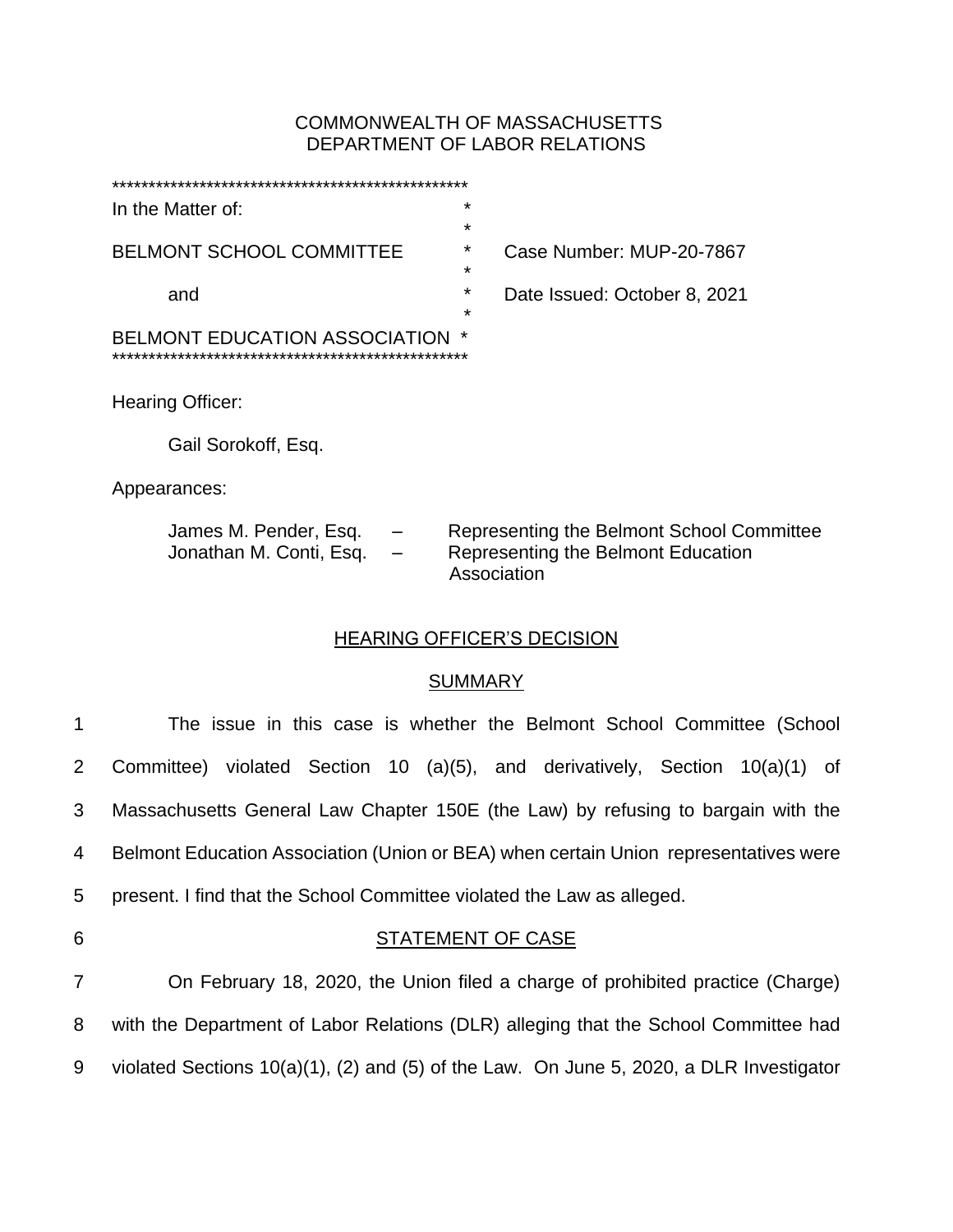investigated the Charge. On July 22, 2020, the Investigator issued a one-count Complaint of Prohibited Practice and a Partial Dismissal (Complaint) alleging that the School Committee violated Section 10(a)(5) and, derivatively, Section 10(a)(1) of the Law. On February 16, 2021, the School Committee filed its Answer to the Complaint. On April 16, 2021, May 7, 2021, and June 4, 2021, I conducted a hearing by video conference during which the parties received a full opportunity to be heard, to examine and cross-examine 7 witnesses, and to introduce evidence. Both parties filed post-hearing briefs.<sup>1</sup> Based on

my review of the record, including my observation of the demeanor of the witnesses, I

- make the following findings of fact and render the following opinion.
- 

# 10 STIPULATIONS OF FACT

11 1. The Town of Belmont ("Town") is a public employer within the meaning of G.L. c. 150E, § 1, and the Belmont School Committee is the collective bargaining agent of the Town for the purpose of dealing with school employees.

 2. The Belmont Education Association ("Union") is an employee organization within the meaning of Section 1 of the Law. 

 3. The Belmont Education Association represents four separate bargaining units of employees of the Belmont Public Schools: Unit A (teachers), Unit B (administrators), Unit C (administrative assistants/secretaries and clerical aides), and Unit D (education support personnel).

 4. The Unit A contract and the Unit D contract had effective dates of September 1, 2017 through August 31, 2020. The Unit B contract and the Unit C contract had effective dates of July 1, 2017 through June 30, 2020. The parties subsequently negotiated and agreed- upon one-year successor contracts for each of the four bargaining units such that the current Unit A and Unit D contracts expire on August 31, 2021, and the Unit B and Unit C contracts expire on June 30, 2021.

 5. On August 21, 2019, Union President John Sullivan sent a notice to Susan Burgess- Cox, Chair of the Belmont School Committee, indicating that the Union wished to modify and negotiate successor Unit A, B, C, and D collective bargaining agreements, and

<sup>&</sup>lt;sup>1</sup> The Union filed its brief timely on August 5, 2021. The School Committee filed its brief prior to 9:00 a.m. on the following day. The Union did not raise any objections to the late filing. I have read and considered both parties' briefs.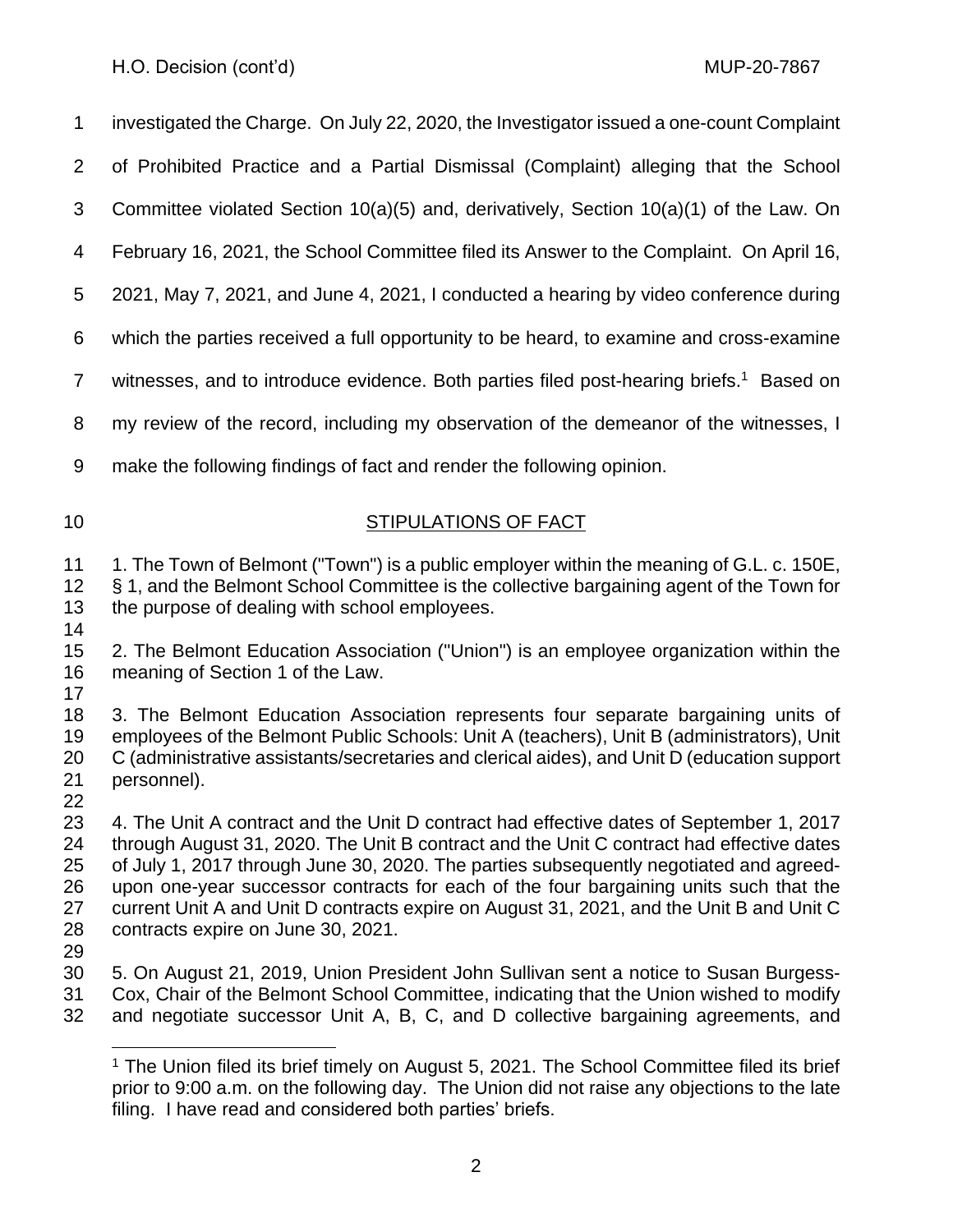requested that the parties "use a coalitional interest based process similar to our bargaining the 2014-2017 contracts."

 6. In a letter dated September 4, 2019, Ms. Burgess-Cox responded to Mr. Sullivan's email and declined the Union's offer to engage in [a] coalition and interest-based bargaining process.

 7. On October 30, 2019, Mr. Sullivan sent a letter to Ms. Burgess-Cox stating that the Union's four bargaining teams were ready to exchange bargaining proposals and offered different available dates for bargaining for each individual unit.

 8. In Mr. Sullivan's October 30, 2019 letter, Mr. Sullivan also explained that the Union's respective negotiating teams would be comprised of designated "Core Speaking Representatives" and "Silent Bargaining Representatives" and explained the role and purpose of the silent representatives.

 9. On November 14, 2019, Attorney James Pender responded to Mr. Sullivan's October 30, 2019 letter. Attorney Pender designated each of the Committee's four bargaining teams and recognized that the Union "may bring a certain number of silent bargaining representatives as part of its respective teams."

 10. On December 10, 2019, the Union and the Committee commenced negotiations for a successor Unit A contract. During the bargaining session, the Committee proposed ground rules. The parties did not agree on any ground rules during the December 10, 2019 Unit A bargaining session. 

- 11. The parties met for a second Unit A bargaining session on December 18, 2019. The parties ultimately did not reach an agreement on any ground rules.
- 

 12. On December 19, 2019, the Union and the Committee commenced Unit C negotiations. During the bargaining session, the Committee proposed ground rules. The parties ultimately did not reach agreement on any ground rules for Unit C.

- 13. The Union brought Unit C member Gina Donaldson as its sole silent bargaining representative to the December 19, 2019 Unit C bargaining session.
- 

 14. The parties met for a second Unit C bargaining session on January 8, 2020. The Union brought Ms. Donaldson as its sole silent bargaining representative.

 15. On January 24, 2020, Mr. Sullivan emailed Committee Chair Susan Burgess-Cox and asked whether the Committee would be interested in meeting as a "combined team to negotiate the common language items" because he believed it would be "more efficient and prevent complications."

 16. In an email dated January 24, 2020, Ms. Burgess-Cox responded to Mr. Sullivan, declining his suggestion, stating "Your suggested approach is a variation of the BEA's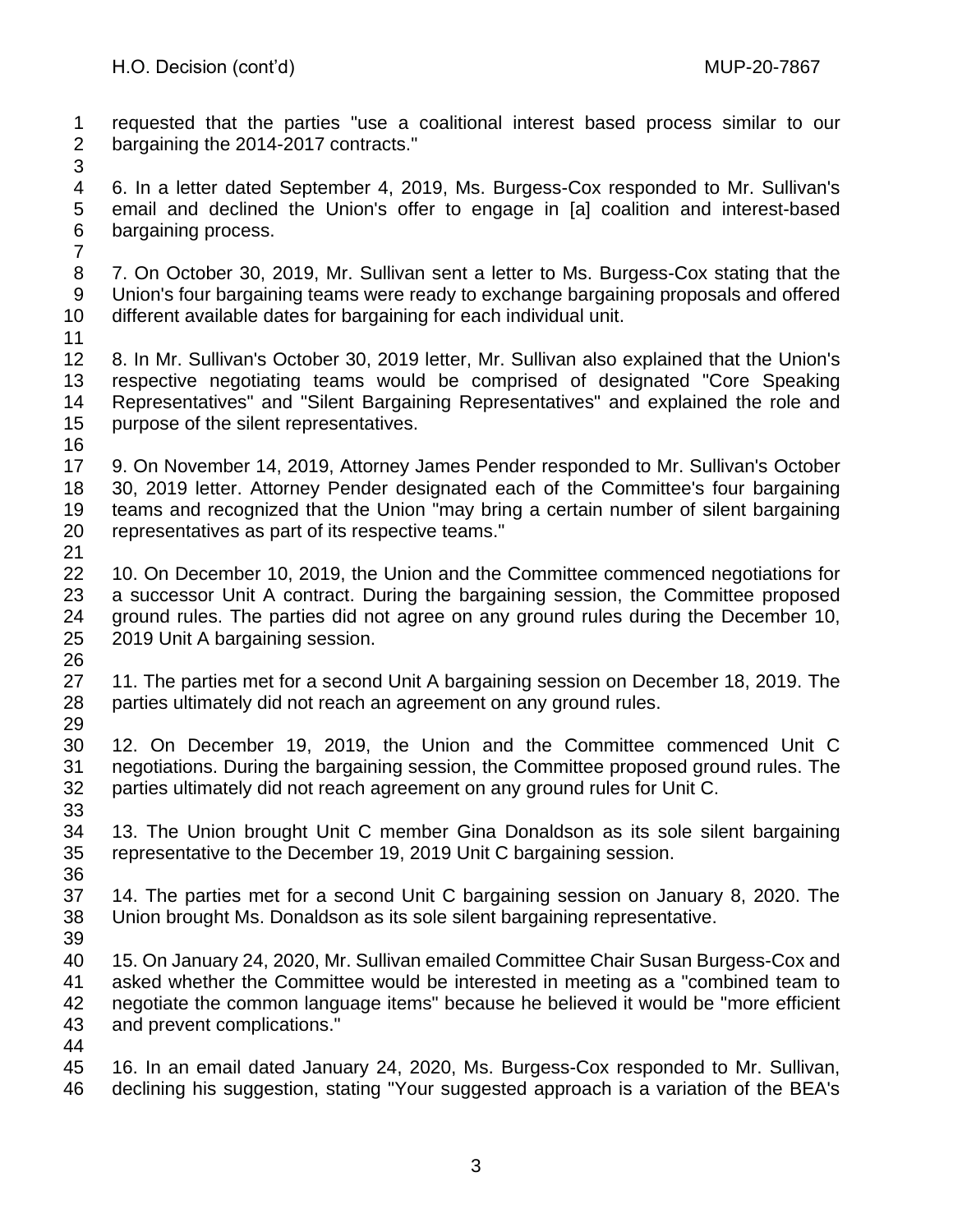prior request for coalition bargaining that the School Committee declined to engage in at the beginning of this process."

 17. On January 27, 2020, the Union and the Committee met for their first Unit D bargaining session. The Union brought Denise LaPolla, a member of Unit A, as a silent bargaining representative. Attorney Pender and the Committee objected to her presence as a silent representative.

 18. On January 30, 2020, the Union and the Committee met for their third Unit C bargaining session. The Union brought Ben DeLorio, a Unit A member, as a silent bargaining representative for Unit C.

 19. The School Committee objected to Mr. DeLorio's presence as a silent representative. 

 20. After Mr. DeLorio left, the parties proceeded to engage in bargaining for the remainder of the January 30, 2020 Unit C bargaining session. 

 21. The Union and the Committee engaged in subsequent Unit C bargaining sessions on February 13, 2020 and February 27.

# FINDINGS OF FACT

Background

The Union is the exclusive bargaining representative for four separate bargaining

units of employees employed by the School Committee: Unit A (teachers), Unit B

(administrators), Unit C (administrative assistants/secretaries and clerical aides), and Unit

D (education support personnel).

The parties previously negotiated collective bargaining agreements (CBAs),

- effective 2017-2020 in all four units. Those negotiations led to litigation after the Union
- brought bargaining unit members to a February 15, 2017 bargaining session as silent
- 30 representatives and the School Committee, objecting to the observers,<sup>2</sup> only agreed to

 The Union maintained that the members were acting as non-core "silent" bargaining representatives, not mere observers. However, the Union did not explain that to the School Committee.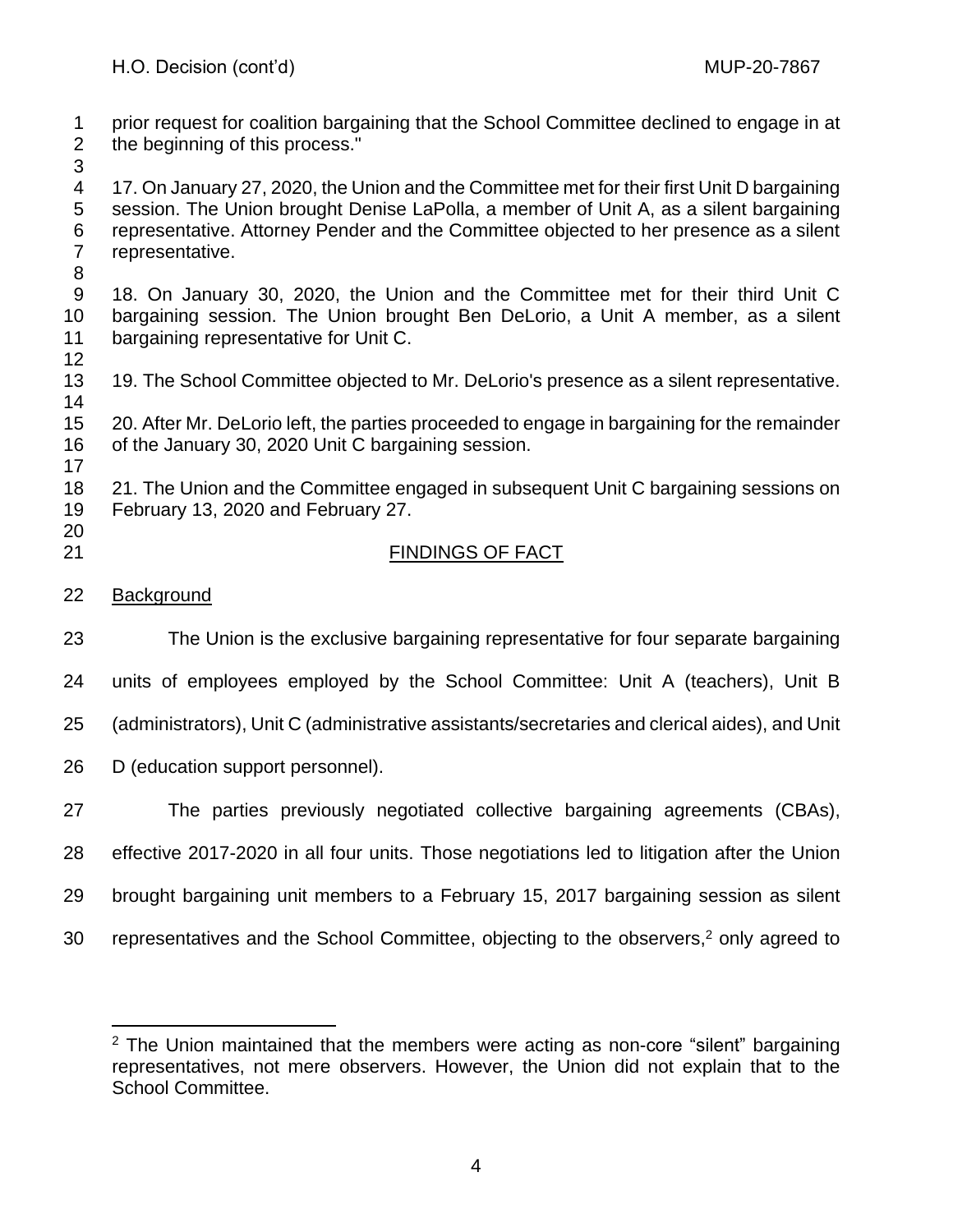bargain if they left the room. On February 23, 2017, the Union filed a charge and the DLR issued a complaint, alleging that the School Committee violated the Law by refusing to bargain with the Union if silent representatives were present. After a hearing, the Commonwealth Employment Relations Board (CERB) issue a decision in the first instance, Belmont School Committee 45 MLC 185, MUP-17-5825 (June 7, 2019), finding that the School Committee did not violate the Law by refusing to bargain because the Union did not clarify the status of the silent representatives. Due to the Union's failure to notify the School Committee that the silent representatives were going to attend, and the resulting ambiguity of the identity of the purported silent representatives in the bargaining room, the CERB determined that the School Committees' refusal to bargain with the Union on February 15, 2017 did not amount to an unlawful refusal to bargain.

## Preparing for Successor Contract Negotiations

**On August 21, 2019, Union President John Sullivan (Sullivan)**<sup>3</sup> wrote to School Committee Chair Susan Burgess-Cox (Burgess-Cox) requesting to negotiate new CBAs for Units A, B, C and D. Sullivan requested that the parties use a "coalitional interest 16 based process similar to our bargaining the 2014-2017 contracts."<sup>4</sup> On September 4, 2019, Burgess-Cox replied that "the district declines your request for coalition and interest based bargaining. We prefer to proceed with traditional bargaining, as we did during the most recent round of collective bargaining for the current 2017-2020 contracts." Accepting

Sullivan is also a Special Education Teacher at Belmont High School.

During the negotiations for the 2014-2017 CBA, all four bargaining units met together, using an outside facilitator, to discuss interests and options that ultimately resulted in a new CBA. The parties used traditional bargaining for the 2017-2020 CBA rather than an interest-based bargaining process and negotiated separately for each unit.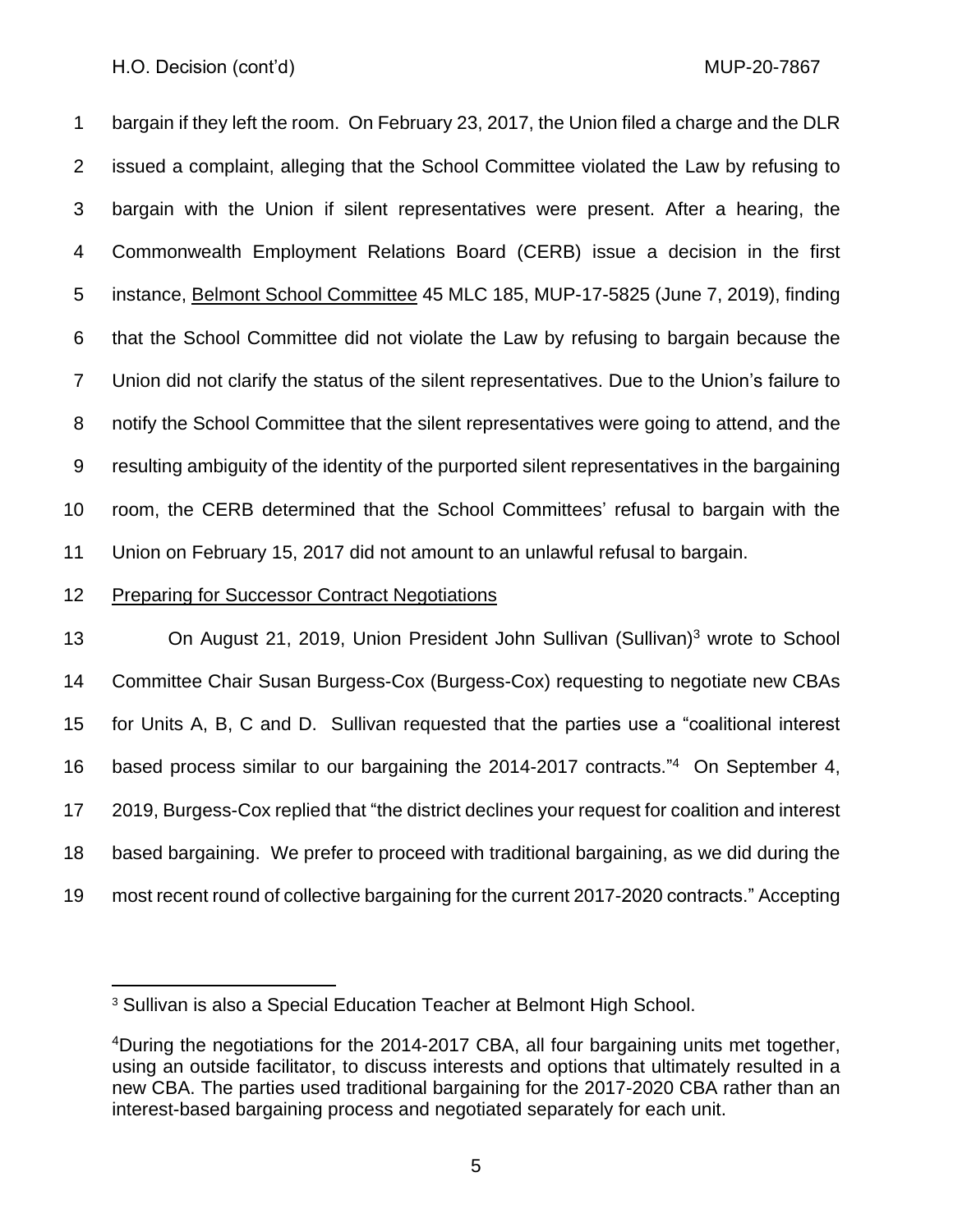- those terms, on October 30, 2019, Sullivan proposed specific dates for separate
- bargaining for each of the four units. In addition, he wrote as follows:

 Our Negotiating Teams will be comprised of a designated team of Core Speaking Representatives and Silent Bargaining Representatives. The composition of the BEA's Bargaining Team was voted on by the BEA Representative Council on October 16. The Council specifically voted to include Silent Bargaining Representatives on our Negotiating Teams. The Core Speaking Representatives will speak during negotiations. Each bargaining unit shall have its own Core Speaking Representatives as follows:

| 12<br>13       | <b>Unit A</b>                  | <b>Unit B</b>     | <b>Unit C</b>     | <b>Unit D</b>                    |
|----------------|--------------------------------|-------------------|-------------------|----------------------------------|
| 14<br>15<br>16 | <b>Ben DeLorio</b>             | Liz Baker, Chair  | <b>Trish Ball</b> | Bethany<br>Fitzsimmons,<br>Chair |
| 17<br>18<br>19 | Meghan Gallagher               | Arto Asadoorian   | Lisa Fagan, Chair | Jackie Hardy                     |
| 20<br>21       | <b>Cliff Gallant</b>           | Jon Hartunian     | John Sullivan     | <b>Jitka Raidl</b>               |
| 22<br>23       | Denise LaPolla                 | John Sullivan     | Philip Katz (MTA) | John Sullivan                    |
| 24<br>25<br>26 | Tracie Lockwood-<br>Santiago   | Philip Katz (MTA) |                   | <b>Philip Katz</b><br>(MTA)      |
| 27<br>28       | Craig McMahan                  |                   |                   |                                  |
| 29<br>30       | John Sullivan, Chair           |                   |                   |                                  |
| 31<br>32       | Philip Katz (MTA) <sup>5</sup> |                   |                   |                                  |

 The Core Speaking Representative will be charged with relaying the concerns of the Silent Bargaining Representatives to the School Committee team after a caucus. The Silent Bargaining Representatives will not speak during negotiations, sitting silently and respectfully with the Core Speaking Representatives. The Silent Bargaining Representatives will provide feedback and information to the Core Speaking Representatives during caucus that will inform the Core Speaking Representatives' discussion with the Employer when the parties return from caucus to substantive bargaining. The Silent Bargaining Representatives will also report back to

 Philip Katz (Katz) was a Field Representative for the Massachusetts Teachers' Association.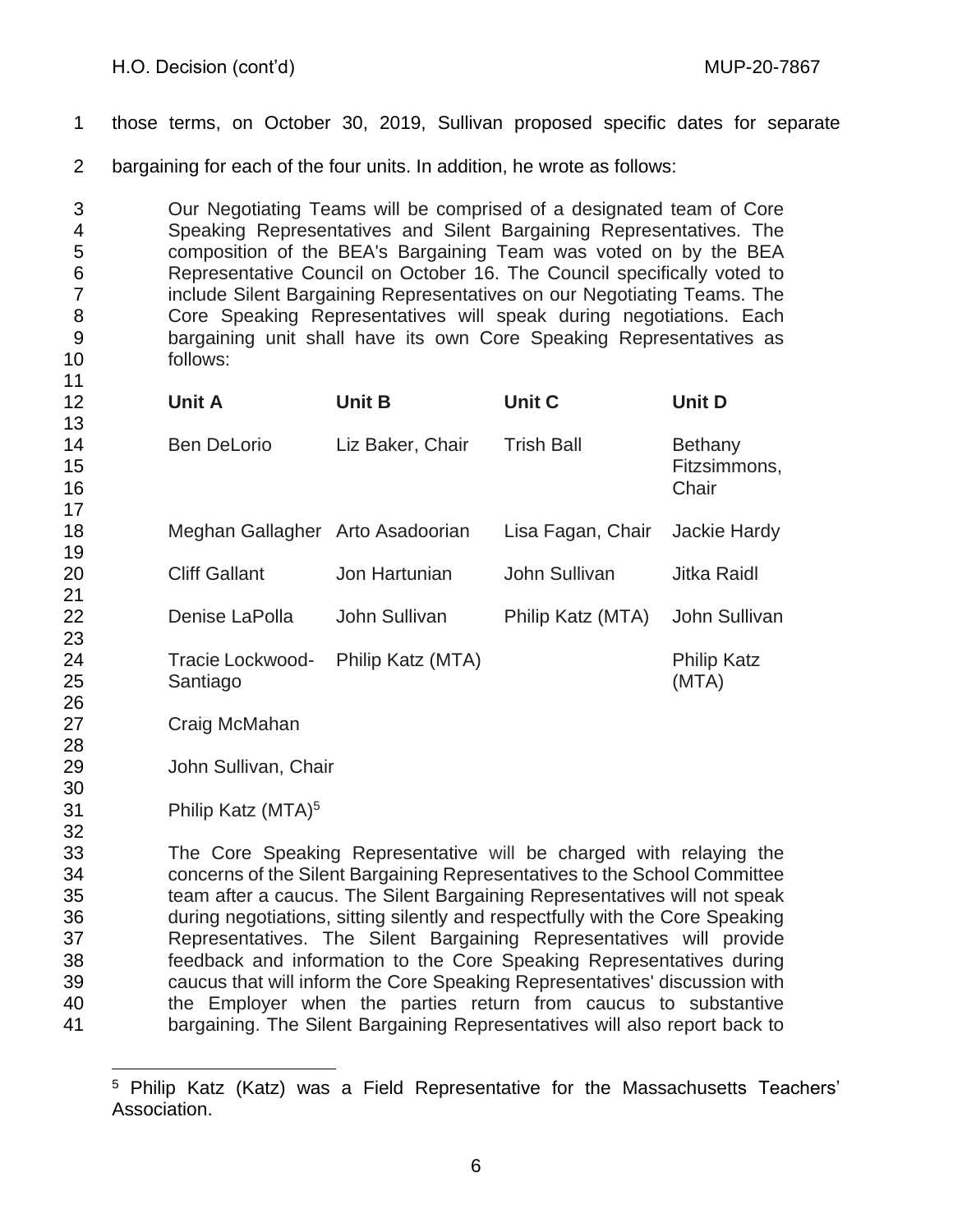- their colleagues concerning the progress of negotiations. This will facilitate a more real-time discussion about contract negotiations with increased opportunities for 1:1 dialogue between our members and their representatives. More members will be reached and their concerns can be brought back to the Negotiating Team to inform future negotiations.
- The function and value of the Silent Bargaining Representatives of the BEA's Negotiating Team is important and multi-fold: they provide substantive feedback to the Core Speaking Representatives during negotiation; they ensure a wider breadth of members are reached for feedback on negotiations to ensure their concerns are represented; and 12 they also work to support the BEA's broader objective and purpose of exposing more of its members to the bargaining process and identifying new 14 and emerging leaders who may have fresh ideas or concerns that should be addressed in bargaining over terms and conditions of employment. Such widespread exposure not only assists the Union in its ability to survive, thrive and engage its members in a post-Janus era, it also ensures a degree of transparency, accountability and democracy that supports the Union's efforts to represent the varied interests, requests and concerns of the membership.
- We also expect that the parties, from time to time, may want to invite others for their unique perspective or expertise.
- Despite our past differences of opinion about the composition of our team we believe these negotiations can be a productive and result in the public schools Belmont deserves.
- 

- At this point, the Union had not yet selected their silent representatives.
- On November 14, 2019, James Pender (Pender), an attorney representing the
- School Committee, wrote to Sullivan to identify the School Committee's bargaining team,
- writing as follows:
- Unit A: Susan Burgess-Cox, Michael Crowley, John Phelan, Michael McAllister, & Jim Pender
- Unit B: Michael Crowley, Amy Checkoway, Judy Malone Neville, Janice Darias, & Jim Pender
- Unit C: Kate Bowen, Andrea Prestwich, Judy Malone Neville, & Jim Pender
- Unit D: Susan Burgess-Cox, Michael Crowley, John Phelan, Janet Carey, & Jim Pender
	-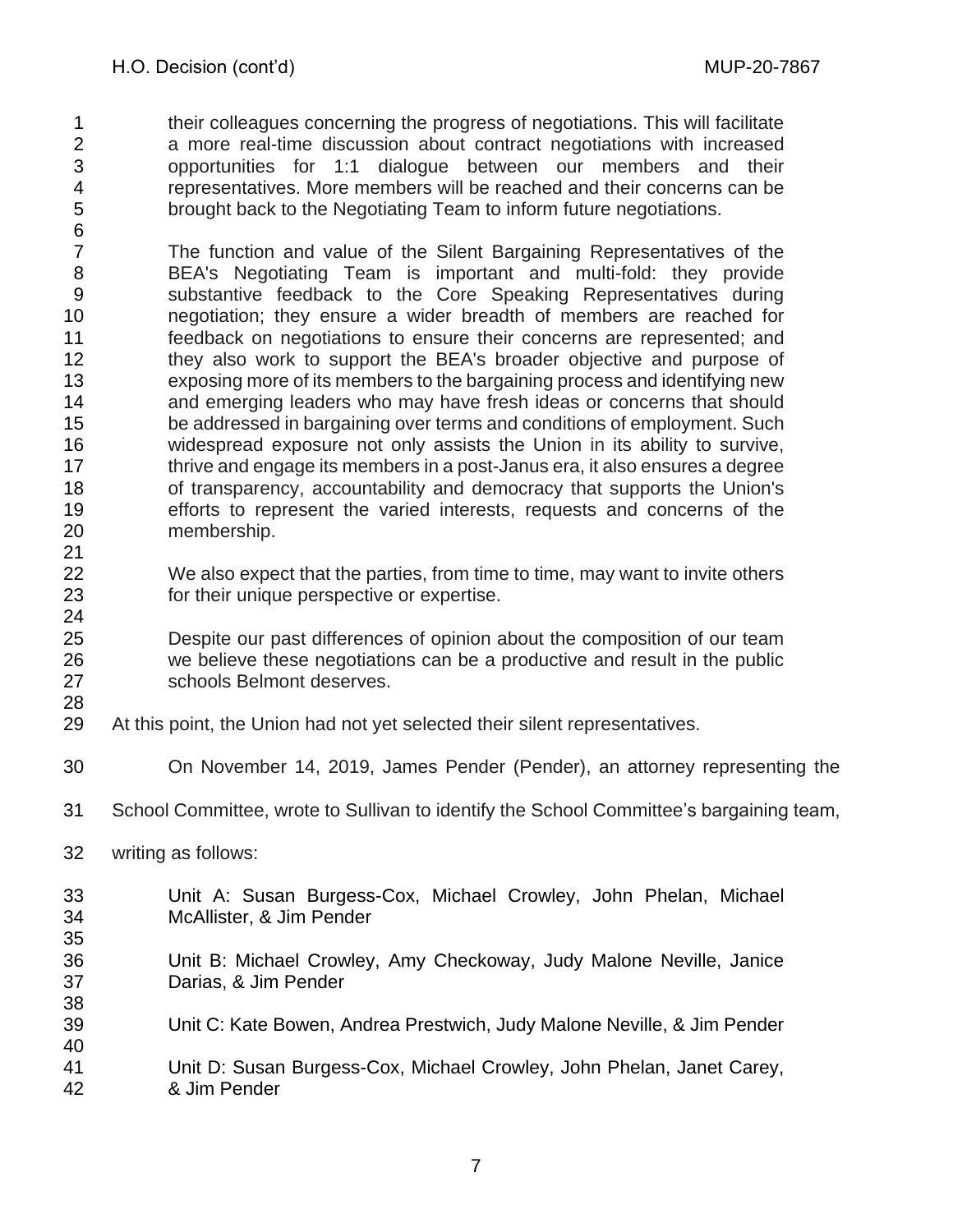2 As his schedule permits, John Phelan<sup>6</sup> may also attend and participate in Unit B and Unit C negotiations as part of the School Committee's team.

4<br>5 Pender further wrote; 

 In addition to the BEA's core teams at the bargaining table, the School Committee recognizes that the BEA may bring a certain number of silent bargaining unit representatives as part of its respective teams. The parties' bargaining teams can address the specifics of bargaining at the initial meeting for each bargaining unit. Hopefully, the parties can reach agreement on ground rules to help foster productive, good faith negotiations.

## 

#### Successor Contract Negotiations

On December 10, 2019, the parties met for the first bargaining session for Unit A.

In addition to the Union's core bargaining team, at least 8 silent representatives attended

19 the session.<sup>7</sup> The silent representatives were not all from Unit A; Elizabeth Baker (Baker),

a Curriculum Coordinator and a Unit B member, attended as a silent representative as

21 did Bethany Fitzsimmons (Fitzsimmons), a paraprofessional and a Unit D member.<sup>8</sup> The

Union had not informed the School Committee in advance that non-Unit A bargaining unit

employees would be participating as silent representatives. Although the Union

introduced all the individuals who were present, the Union did not explicitly inform the

School Committee that some of the silent representatives were not from Unit A.

<sup>&</sup>lt;sup>6</sup> Phelan is the superintendent of schools in Belmont.

 $^7$  Some, but not all, of the attendees signed a sign-in sheet. Sullivan testified that about 8 to 12 silent representatives attended, while Katz pegged it at 10 to 15 silent representatives. Phelan did not proffer a number of silent representatives at the session. The specific number of silent representatives is not material to my decision.

<sup>&</sup>lt;sup>8</sup> Both Baker and Fitzsimons served as Vice President of their respective bargaining units and served as core members of the bargaining team for their units.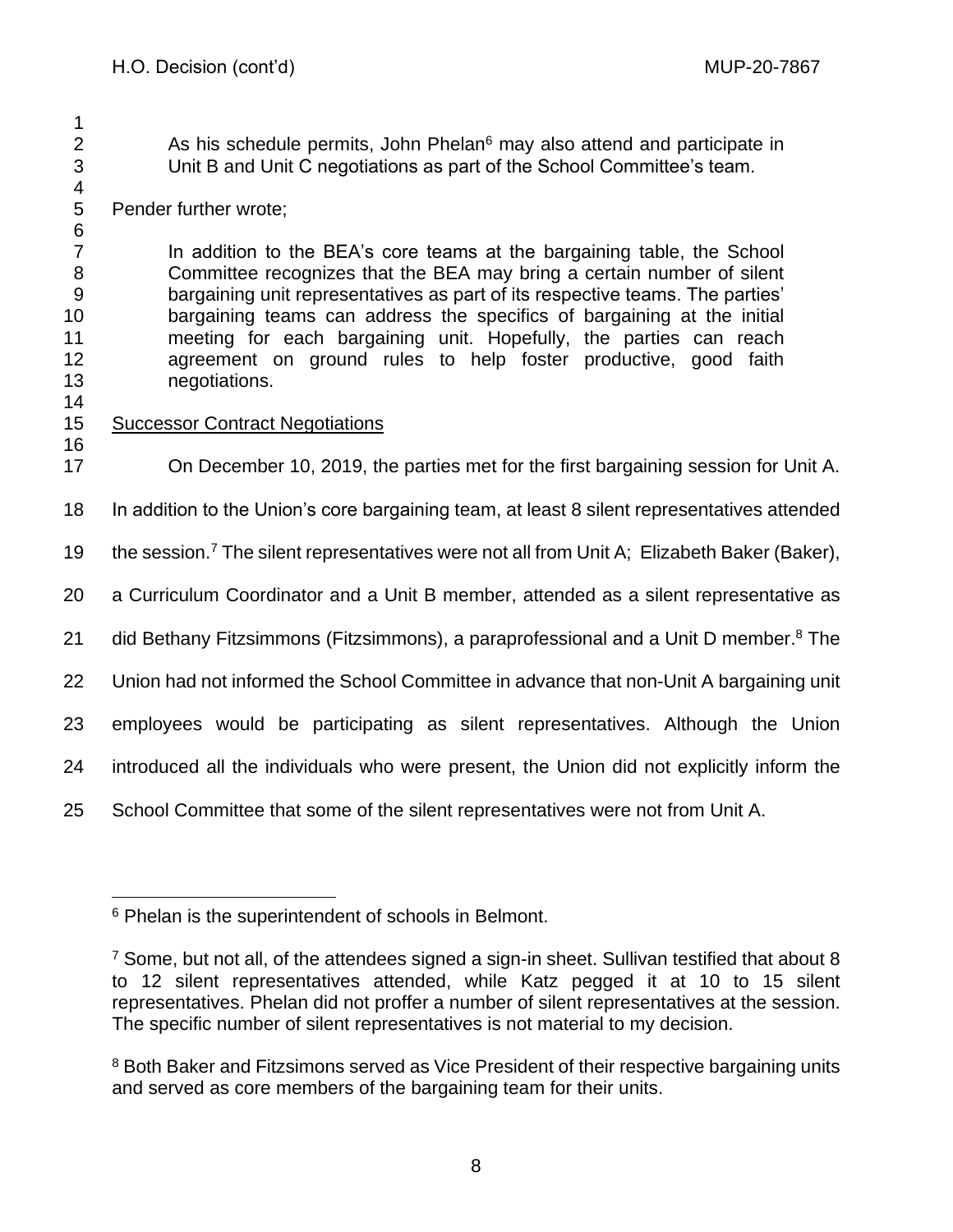- 1 The School Committee submitted proposed ground rules for Unit A negotiations,
- 2 as follows:

 All negotiating sessions are closed so that only designated bargaining committee members for each party shall attend. The BEA shall bring no 5 more than  $\Box^9$  silent representatives who shall be consistent in composition throughout collective bargaining, unless a silent representative is unable to continue as part of the BEA's bargaining team and is replaced by another 8 silent representative.

9

10 The Union rejected this proposal.<sup>10</sup>

- 11 After the meeting, one member of the School Committee's bargaining team, Mike
- 12 McAllister, Director of Human Capital, alerted the others on the team that two non-Unit A
- 13 members sat in the back of the room during the negotiation session.

<sup>&</sup>lt;sup>9</sup> The School Committee did not specify an exact proposed number. Phelan testified that although the School Committee was open to having silent representatives, "we wanted to have an agreement on how many." Phelan further testified that the School Committee's understanding of the earlier CERB decision in Belmont School Committee was that the Union had the right to bring silent representatives from "that bargaining unit into the negotiations sessions at a reasonable number."

<sup>&</sup>lt;sup>10</sup> Although Sullivan testified that the Union did not want to limit the number of silent representatives allowed at any given session, Katz testified that the Union decided to propose that 12 silent representatives should be able to attend each session. Katz wrote that number on his copy of the proposals. I credit Katz's testimony because of his specific recall and because his testimony was supported by documentary evidence. Sullivan and Katz provided concurring testimony that the Union would not agree that the silent representatives must remain consistent throughout the negotiations. The Union required flexibility. The silent representatives were present to give advice to the core bargaining team, so the Union wanted to select different silent representatives depending on what proposals were being negotiated. When the School Committee expressed concerns that having varied silent representatives may slow down bargaining, Katz explained it was the Union's responsibility to prepare the silent representatives before each session and get them "up to speed" on the status of the negotiations.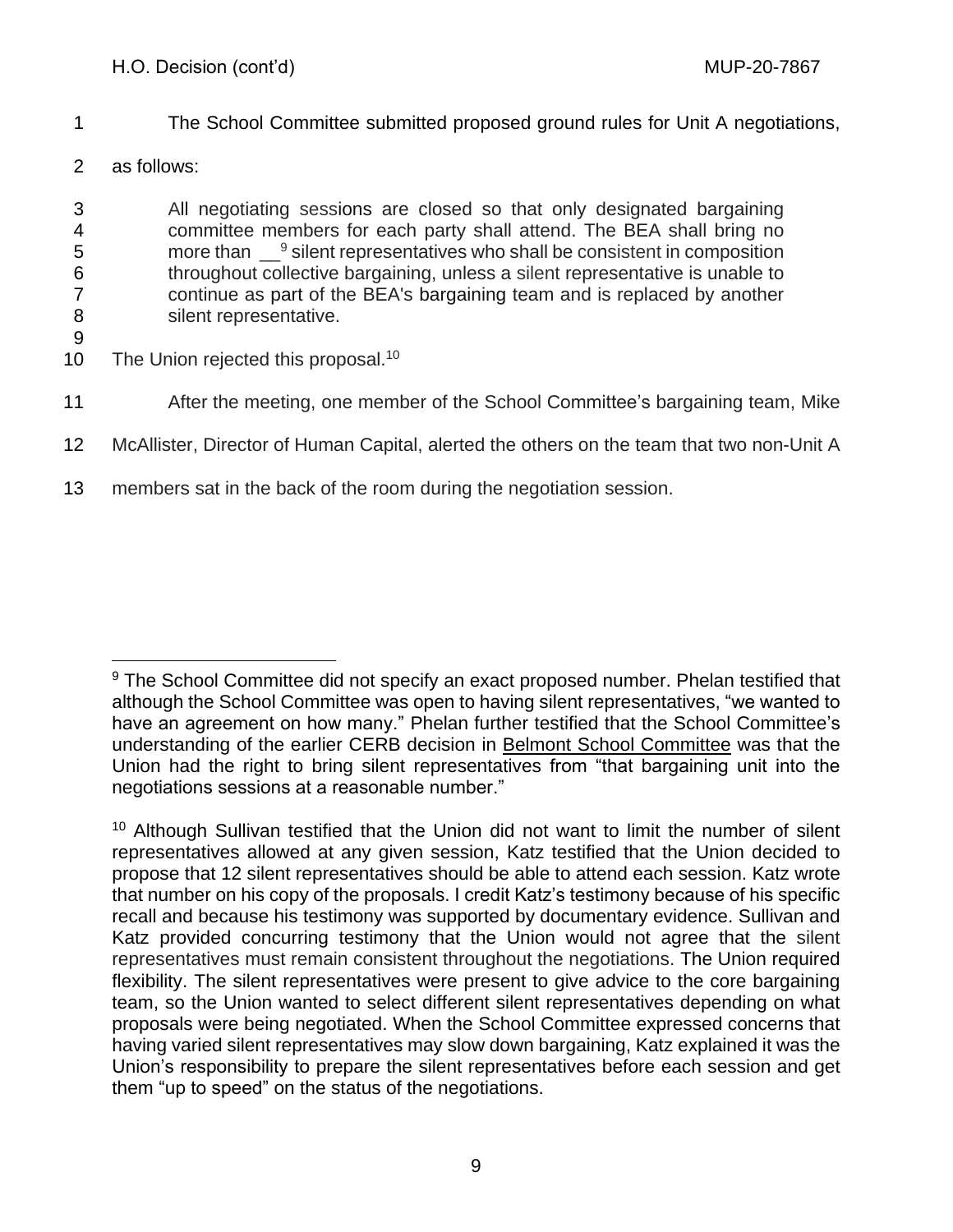- 1 The parties met for the second Unit A session on December 18, 2019. The Union
- 2 brought two silent representatives from Unit A; Carl Mitchell and M.A. Connors. The

3 School Committee submitted revised ground rules for Unit A as follows:

 All negotiating sessions are closed so that only designated bargaining committee members for each party shall attend. At any one session, the BEA shall bring no more than 10 silent representatives from the Union A bargaining unit from a total pool of 20 possible Unit A silent representatives **BEER** throughout the course of collective bargaining.<sup>11</sup>

9

The Union specifically objected to the idea of a pool of silent representatives.<sup>12</sup>

- 11 The parties did not reach agreement for any ground rules for Unit A but subsequently
- 12 engaged in substantive bargaining for Unit A's CBA.<sup>13</sup>

<sup>12</sup> Katz testified that the Union was willing to limit the total number of silent representatives to 10 or 12, and at some point, was also willing to limit the number of silent representatives from other bargaining units to three. But the Union rejected the idea of a consistent pool of silent representatives.

<sup>&</sup>lt;sup>11</sup> Phelan testified that the School Committee believed that 10 was a reasonable number, that all silent representatives should be from the unit at issue in the bargaining session, and that it was important to have a consistent pool of potential silent representatives. He noted that "[i]t didn't matter who the 20 were as long as they were identified as a pool of folks that would come and go just so we had an idea of who we were working with from session to session." Phelan further explained that "we wanted to have a clear understanding of who we were bargaining with across the table from session to session so we could, you know, just get the work done and get the contract negotiated and completed. We felt collectively that it was hard to bargain with different people at every session and also that we just wanted to be able to know who we were working with and that they were members of that unit and then get the work done."

<sup>&</sup>lt;sup>13</sup> The parties next met for Unit A negotiations on January 9, 2020. The Union brought seven silent bargaining representatives, all of whom were Unit A employees. Neither Mitchell nor Connors, who attended the previous session, were among the seven silent representatives. During the following Unit A session, on January 29, 2020, the Union brought four silent representatives from Unit A. Two of these representatives had not attended any previous Unit A session. At the next Unit A session, on February 12, 2020, the Union brought 12 silent bargaining representatives, at least 11 of whom had not attended any prior Unit A bargaining sessions. On March 3, 2020, the Union brought at least three Unit A silent representatives, two of whom had not previously attended any previous session. Phelan testified that he did not recall any complaints or disruptions in the flow of bargaining on account of the varying silent representatives.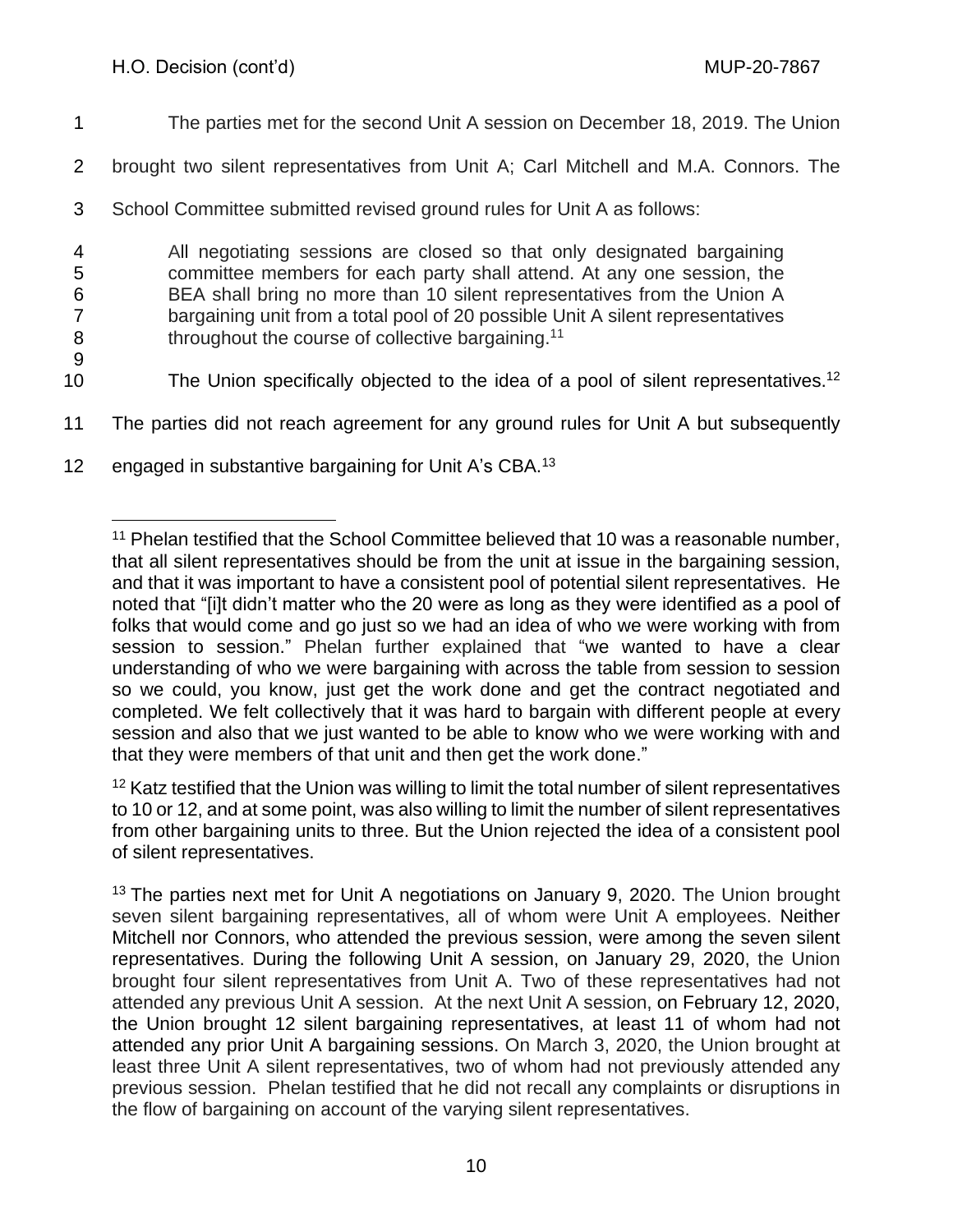| $\mathbf 1$                                                        | On December 19, 2019, the parties commenced negotiations for Unit C. The Union                                                                                                                                                                                                                                                                                                                                                                                    |
|--------------------------------------------------------------------|-------------------------------------------------------------------------------------------------------------------------------------------------------------------------------------------------------------------------------------------------------------------------------------------------------------------------------------------------------------------------------------------------------------------------------------------------------------------|
| $\overline{2}$                                                     | brought one silent representative to this bargaining session, Gina Donaldson                                                                                                                                                                                                                                                                                                                                                                                      |
| 3                                                                  | (Donaldson). Donaldson is a member of Unit C. <sup>14</sup> The School Committee submitted, in                                                                                                                                                                                                                                                                                                                                                                    |
| 4                                                                  | part, the following proposed ground rule for the Unit C negotiation:                                                                                                                                                                                                                                                                                                                                                                                              |
| 5<br>6<br>$\overline{7}$<br>$\, 8$<br>$\boldsymbol{9}$<br>10<br>11 | All negotiating sessions are closed so that only designated bargaining<br>committee members for each party shall attend. The BEA shall bring no<br>more than $\frac{15}{15}$ silent representatives from the Unit C bargaining unit who<br>shall be consistent in composition throughout collective bargaining, unless<br>a silent representative is unable to continue as part of the BEA's bargaining<br>team and is replaced by another silent representative. |
| 12                                                                 | The Union objected to the limitations on the silent representatives. The parties did not                                                                                                                                                                                                                                                                                                                                                                          |
| 13                                                                 | reach agreement and agreed to proceed without ground rules. <sup>16</sup>                                                                                                                                                                                                                                                                                                                                                                                         |
| 14                                                                 | On January 8, 2020, the parties met for a second Unit C bargaining session.                                                                                                                                                                                                                                                                                                                                                                                       |
| 15                                                                 | Donaldson again attended as a silent representative. The parties engaged in substantive                                                                                                                                                                                                                                                                                                                                                                           |
| 16                                                                 | negotiations regarding proposals related to Unit C but did not reach an agreement.                                                                                                                                                                                                                                                                                                                                                                                |
| 17                                                                 | On January 14, 2020, the parties met for their first negotiation session for Unit B.                                                                                                                                                                                                                                                                                                                                                                              |
| 18                                                                 | The School Committee proposed ground rules, including the following:                                                                                                                                                                                                                                                                                                                                                                                              |
| 19<br>20<br>21<br>22                                               | All negotiating sessions are closed so that only designated bargaining<br>committee members for each party shall attend. The BEA's bargaining team<br>shall consist of no more than 5 silent representatives from the Unit B<br>bargaining unit throughout the course of collective bargaining. <sup>17</sup>                                                                                                                                                     |

<sup>15</sup> No exact number was specified in the written proposal.

<sup>16</sup> Sullivan testified that the parties commenced negotiating over substantive contract proposals related to Unit C at this session, while Katz testified that there were no substantive negotiations until the next session. It is not necessary to resolve this dispute because it is not material to my decision.

<sup>17</sup> There are approximately 18 to 20 bargaining unit members in Unit B. Phelan testified that due to the relatively small number of members, and the School Committee's

<sup>&</sup>lt;sup>14</sup> There is no evidence that the Union specifically announced that Donaldson was present as a silent representative. The School Committee did not object to her presence.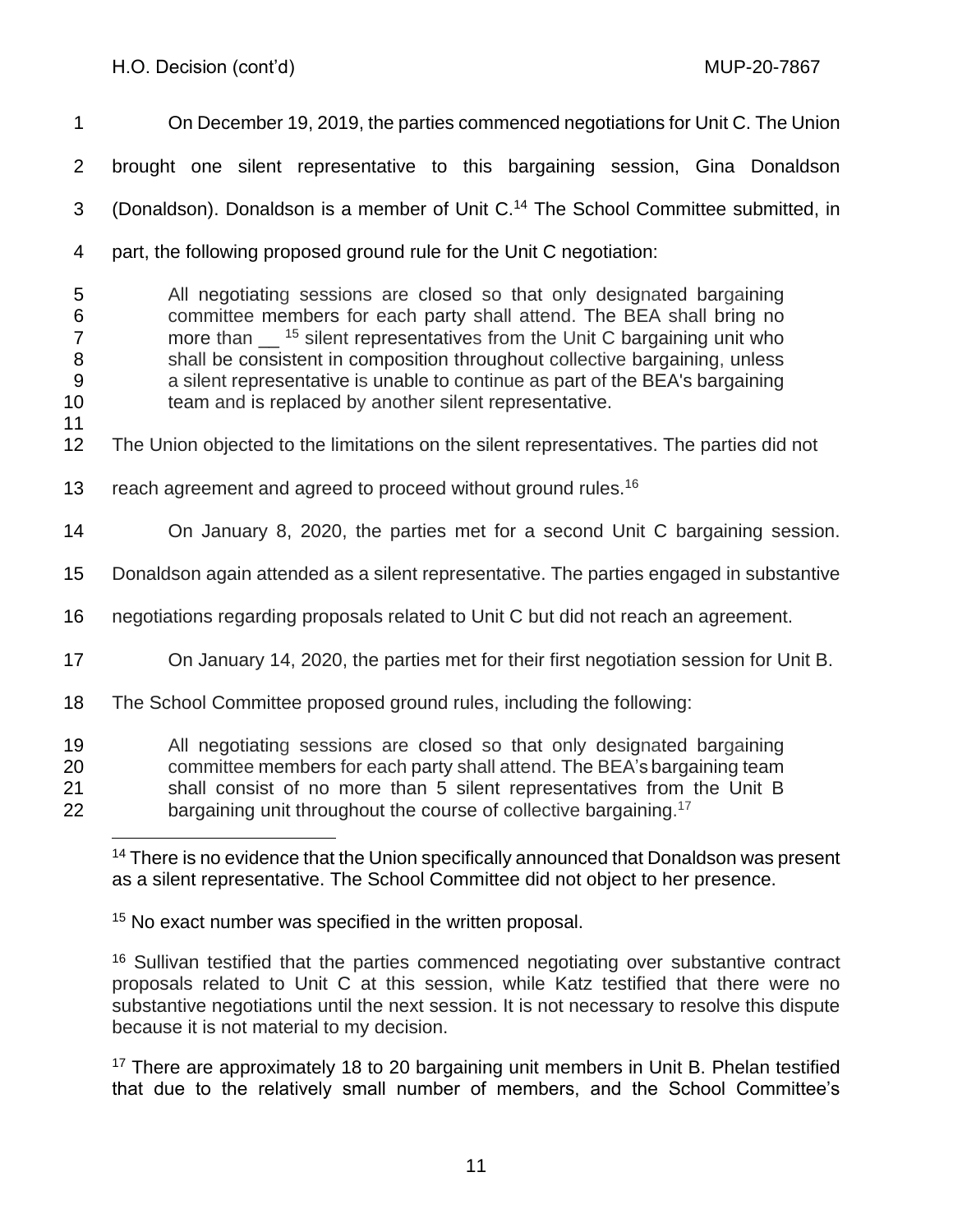1 The Union did not agree to the proposed ground rules.<sup>18</sup> The parties then commenced 2 bargaining over the Union's substantive proposals for Unit B.<sup>19</sup> 3 On January 24, 2020, Sullivan emailed Burgess Cox and Phelan as follows: 4<br>5 Our teams met yesterday to review the common/across unit proposals. $20$ 6 We would like to request that we meet as a combined team<sup>21</sup> to negotiate 7 the common language items. This will be more efficient and prevent 8 complications. What do you think? 9

understanding that silent representatives would only come from the bargaining unit being addressed at any particular session, the Union would not need as many silent representatives for Unit B as it would for other units. The School Committee therefore determined that five silent representatives would be an appropriate number to propose.

<sup>18</sup> Katz testified that the Union would agree to limit the number of silent representatives to five but would not agree that the silent representatives must be from Unit B or must be consistent from session to session.

<sup>19</sup> The Union's proposals were limited to Unit B proposals, although one proposal concerned layoff provisions which allowed Unit B administrators to "bump back" to Unit A. Otherwise, the Union did not condition any of its proposals pertaining to Unit B on the School Committee agreeing to any language regarding any other bargaining unit.

<sup>20</sup> Both the Union and the School Committee had made proposals that were identical or substantially similar for multiple bargaining units. For example, the School Committee included substantially similar proposals regarding health insurance premium splits and sick leave documentation in all four units, while the Union offered similar proposals in multiple units regarding the grievance and arbitration procedures, Family and Medical Leave, and flexible spending accounts.

 $21$  Katz testified that after exchanging proposals, it was clear that there were "many issues from both parties that were the same. And we thought it would be more efficient to bargain them together rather than having each bargaining unit bargaining each of these things separately or having one bargaining unit feel pressure to accept something that another bargaining unit had already agreed to." Sullivan testified that "we didn't believe that it changed the traditional bargaining we were in. That it was simply a way to efficiently discuss topics together and then reach agreements back at the individual tables." He elaborated, "We didn't view it as coalition bargaining because anything we discussed would have to go back to the main table that -- as part of the entire package for that particular unit. And it would have to be ratified by the members of that bargaining unit. So it was not one package. It was individual items we believed that we were discussing for efficiencies sake because they kept coming up at each bargaining table, and we were having the same conversations and replicating the same exact conversation four times."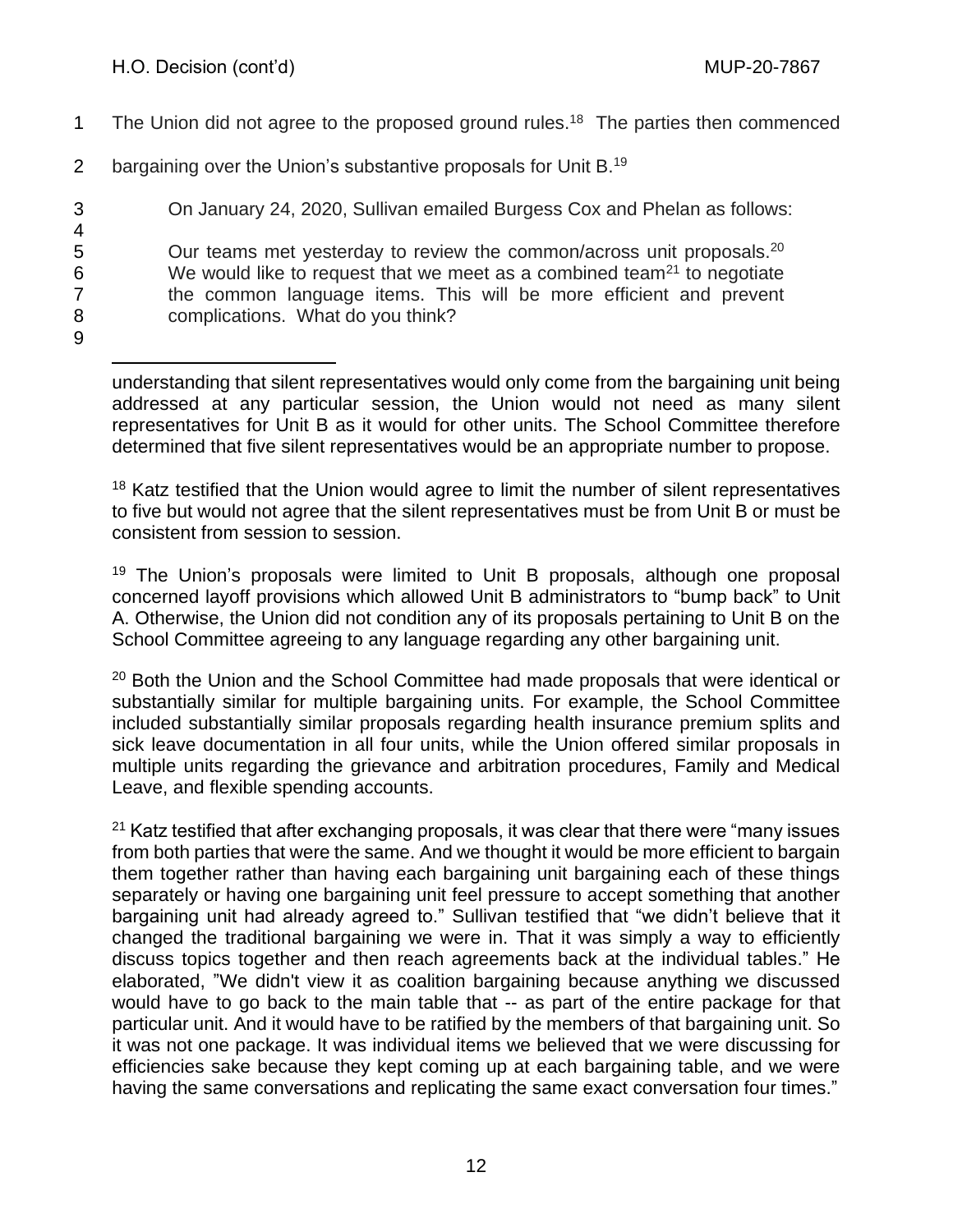- 1 Burgess-Cox responded,
- 2

3 Your suggested approach is a variation of the BEA's prior request for 4 coalition bargaining that the School Committee declined to engage in at the 5 beginning of this process.

6 Negotiations are underway with each bargaining unit and we expect that process to move forward effectively. Any common proposals will be addressed as part of all proposals for each of the bargaining units. The School Committee does not wish to alter the current bargaining process.

- 12 The Union did not further pursue its suggestion to negotiate the similar proposals jointly
- 13 and separate bargaining for each unit continued.
- 14 January 27 Bargaining Session for Unit D
- 15

11

16 On January 27, 2020, the parties commenced negotiations for the Unit D

17 successor CBA. In addition to the core bargaining team, the Union brought LaPolla, a

18 member of Unit  $A<sub>1</sub><sup>22</sup>$  as silent representative. She did not sit at the bargaining table but

19 sat in a row of chairs reserved for the silent bargaining representatives that were placed

- 20 behind or beside the table. Because this was the first negotiations session for Unit D,
- 21 everyone in the room introduced themselves, including LaPolla.<sup>23</sup>

<sup>&</sup>lt;sup>22</sup> LaPolla is the Treasurer for the Union and a core negotiating team member for Unit A. Previously, LaPolla had served as the Union's Vice President for all four units.

<sup>&</sup>lt;sup>23</sup> Phelan first testified that, "[w]hen we began the process of preparing to bargain, we had inquired at some point as to why Denise was in the room if she was not a Unit D member. There was no announcement of her being in the room at any other point in the beginning. She just sat in the back until it was discussed, and we asked why would she be in the room as a non-Unit D member." At a later point in his testimony, when asked if LaPolla participated when the attendees introduced themselves, he replied "I believe she did when she was – yeah, when she was acknowledged as sitting not at the table but behind the group, she said who she was." Both Sullivan and Katz confirmed that LaPolla introduced herself at the start of the session along with the other attendees. Based on the weight of the evidence, I find that LaPolla introduced herself at the start of the bargaining session.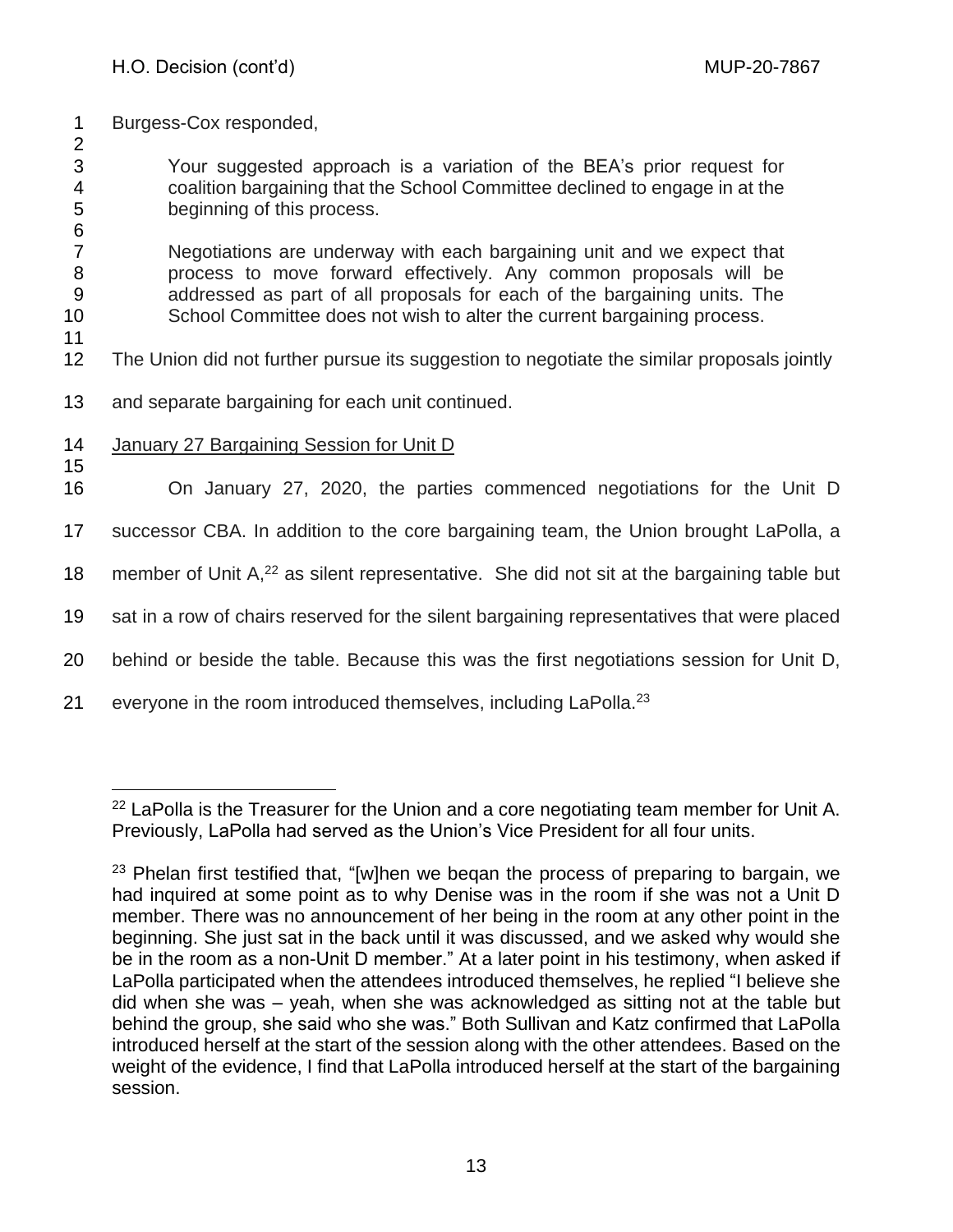| 1               | Pender objected to LaPolla's presence because she was not from Unit D. <sup>24</sup> Pender        |
|-----------------|----------------------------------------------------------------------------------------------------|
| 2               | suggested that, by having her present during Unit D negotiations, the Union was trying to          |
| 3               | engage in coalition bargaining against the School Committee's wishes. <sup>25</sup> Sullivan and   |
| 4               | Katz explained that they were not trying to engage in coalition bargaining, and that LaPolla       |
| 5               | was there to support the efforts of reaching an agreement for Unit D. They further                 |
| 6               | indicated that they would only address issues related to Unit D.                                   |
| 7               | The discussion became a little contentious and at some point LaPolla, feeling                      |
| 8               | unwelcomed, left the bargaining room. The parties then caucused. Because of the School             |
| 9               | Committee's objection, after the caucus, the Union agreed to continue bargaining without           |
| 10 <sub>1</sub> | LaPolla. <sup>26</sup> Katz however, provided notice that the Union believed that they could bring |
| 11              | silent representatives from other bargaining units to any future bargaining session. <sup>27</sup> |

<sup>&</sup>lt;sup>24</sup> Although LaPolla was not currently in Unit D, she had previously held a Unit D position. In her current position as a special education teacher, LaPolla works with Unit D members often. She also had served on the Unit D bargaining team during earlier negotiations when she was the Union Vice President.

<sup>&</sup>lt;sup>25</sup> During Phelan's testimony, he agreed that Pender made a statement that the School Committee was not interested in coalition bargaining or bargaining with a non-unit member present. He also answered in the affirmative when asked if the reason why the School Committee refused to bargain with LaPolla present was because she was not a member of the unit being bargained. Phelan further testified that he was not aware of any animosity between the School Committee and LaPolla.

 $26$  The testimony is contradictory regarding whether LaPolla returned with the Union's bargaining team after the caucus. Phelan could not recall. At one point, Katz testified that LaPolla, returned to the negotiations room after the caucus briefly so that she could then "leave sort of officially." However, at another point, Katz testified that it was possible that LaPolla did not return to the bargaining room after the caucus. I do not believe it is pertinent to my final decision in this case whether LaPolla left the bargaining room permanently prior to the caucus or if she returned from the caucus and then left.

 $27$  Katz testified that although the Union did not feel it was required to ask LaPolla to leave, because it had already provided sufficient notice to the School Committee, "the Union was doing that out of abundance of caution because of the Employer's concern about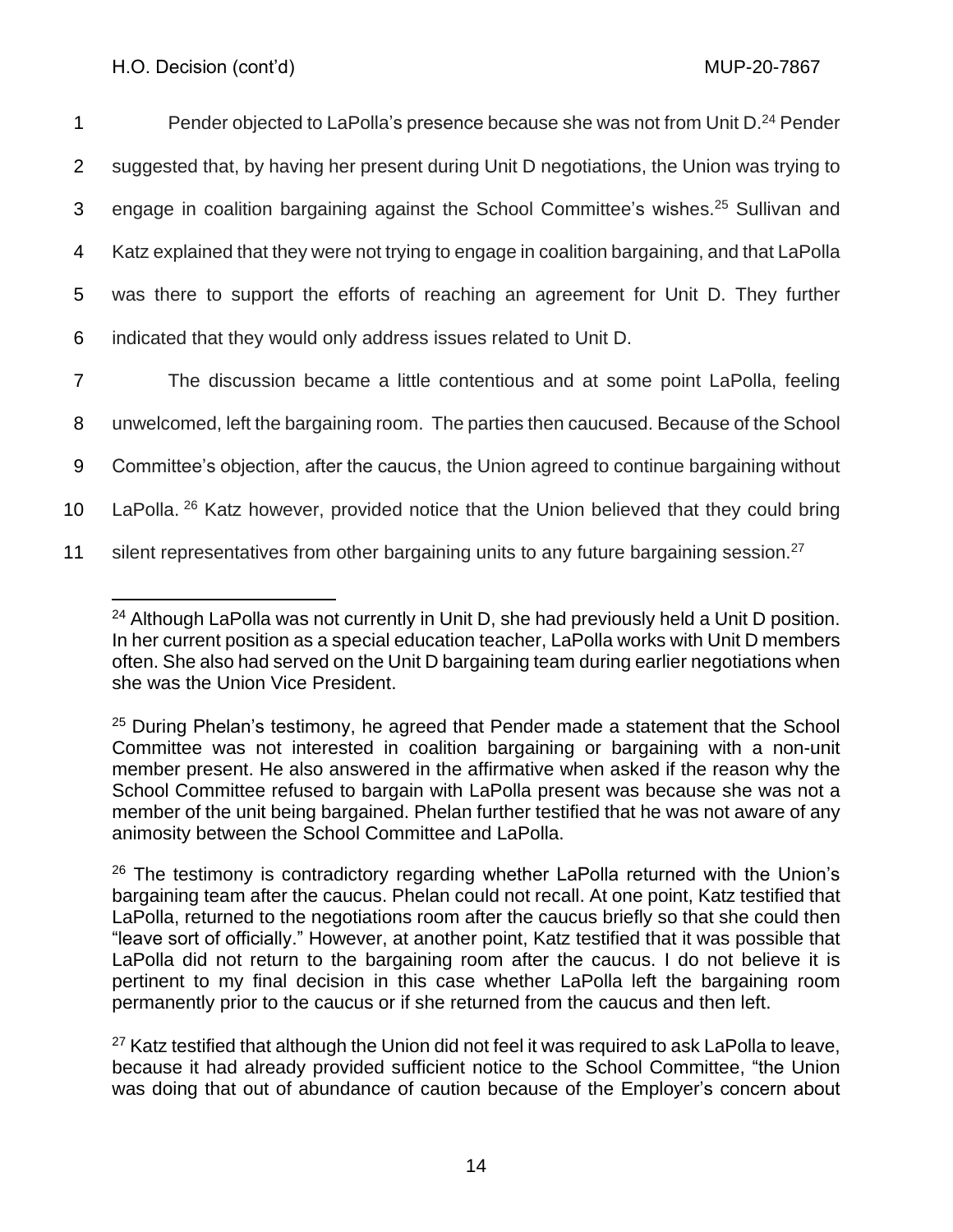After LaPolla left, the parties resumed bargaining. The Union only submitted proposals relative to Unit D. The Union did not condition acceptance of any of the School Committee's proposals on it making similar proposals for other units. January 30 Bargaining Session for Unit C 5 On January 30, 2020, the parties met for the third bargaining session for Unit C. In addition to the core bargaining team, the Union brought Ben DeLorio (DeLorio) as the only silent representative. DeLorio is a Unit A member. He also serves as the grievance chair for the Union on behalf of all four bargaining units. At the start of the session, Katz introduced DeLorio as both a silent representative 11 and a member from a different bargaining unit.<sup>28</sup> DeLorio was sitting in the seats designated for silent representatives. Pender objected to DeLorio's presence. He

13 specifically objected to the presence of anyone who was not from Unit C participating as

notice so that we then- I then gave notice to the Employer that we would be bringing silent reps from other bargaining units or at least reserving our rights to do so and that we might do that in the future for this bargaining unit or any other bargaining unit."

<sup>&</sup>lt;sup>28</sup> Phelan testified that "[w]hen members of the BEA team walked in, member Phil Katz, as he walked in, introduced very clearly and explicitly that they were having Ben DeLorio in the meeting for this meeting. It was very clear that he wanted to make that very explicitly and some would say rather dramatic. He wanted to make sure that it was known that Ben DeLorio was going to be in the room as a Unit A member during this Unit C negotiations session." In his testimony, Sullivan explained why the Union made this announcement, saying "[s]o we had just bargained on Monday night and the silent representative we had felt attacked. And we wanted to be 100 percent transparent with the School Committee of who was in the room, so we felt like we had to state that Ben was a non-unit silent representative just so that we notified the School Committee of his presence." Katz too testified that he specifically introduced DeLorio as a Unit A member, explaining "I did that because it seemed like the employer thought that we were trying to pull a fast one, so to speak, before, and we just wanted to be really clear this time and – and make sure that the School Committee knew what we were doing." Katz further testified that "I thought it was only fair as well to explain to the employer what the ramifications would be around refusing to bargain with us and asserting – and that I asserted the union's rights about who our representatives would be."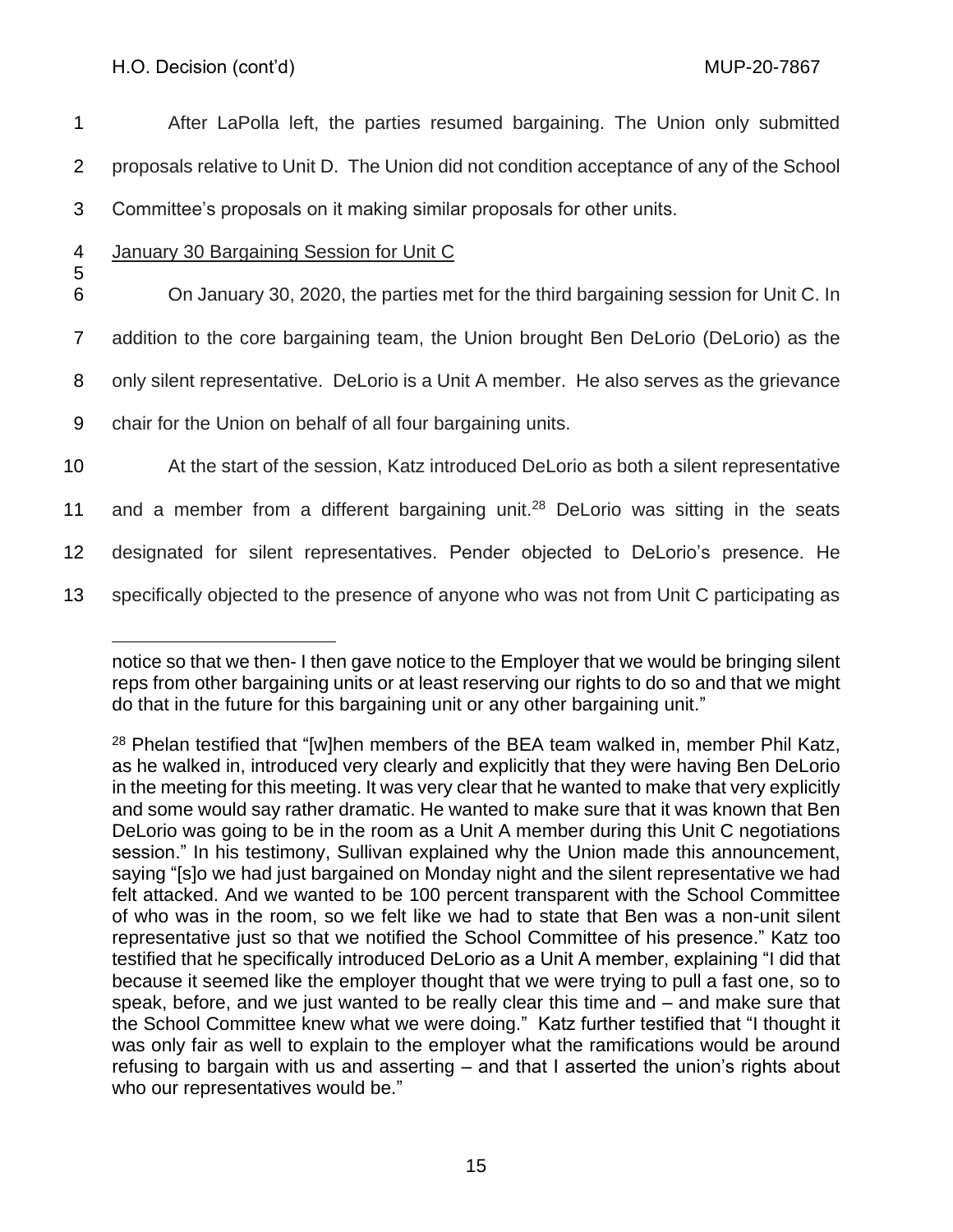1 a silent representative.<sup>29</sup> The Union representatives stated that they had the right to have DeLorio in the room and if he was not allowed to remain, they would file a charge with the DLR. Katz and Pender then discussed, and disagreed about, whether it was legal or not for the Union to insist on having a non-unit member serve as a silent representative. The 5 School Committee caucused.<sup>30</sup> Upon their return, the parties continued to disagree about DeLorio's presence. The School Committee's representatives expressed concerns that the Union was attempting to engage in coalition bargaining by including a member from

 $29$  Phelan testified that he is not aware of any personal animosity between the School Committee and DeLorio. He explained, though, that the School Committee believed it was improper for the Union to bring silent representatives from other units, saying, "[W]e really weren't thinking that other unit members would come into a different unit negotiation until we ended that first Unit A meeting in the '19/'20 negotiations, and we realized that Liz Baker and Bethany Fitzsimmons were present in that Unit A meeting, and they were not part of Unit A. Then kind of our sensor was up that we not only now needed to kind of pay attention to how many silent reps would be there, but also is it appropriate to have people from other units present. So we discussed trying to be vigilant on where our thought was on that, and we didn't feel it was within the guidelines of the DLR case that it was okay to have unit members from another unit in another unit's session. So when it became apparent that the BEA was looking to do that by the presence of Unit A members in a Unit C session or a Unit A member in a Unit D session, we felt that that was not in line with what the DLR had said, and we felt that they were, again, moving towards a different type of bargaining and imposing a different type of bargaining on us that we didn't feel they had the right to do. So that's why we felt the need to set a limit on that, that's why we were trying to create ground rules that would support knowing what both parties were going to do, and ultimately, when we had no ground rules and they insisted on bringing other unit members, we objected."

 $30$  The bargaining session began at 5:00 p.m. A 5:10 p.m. the School Committee left for a caucus, returning at 5:25 p.m.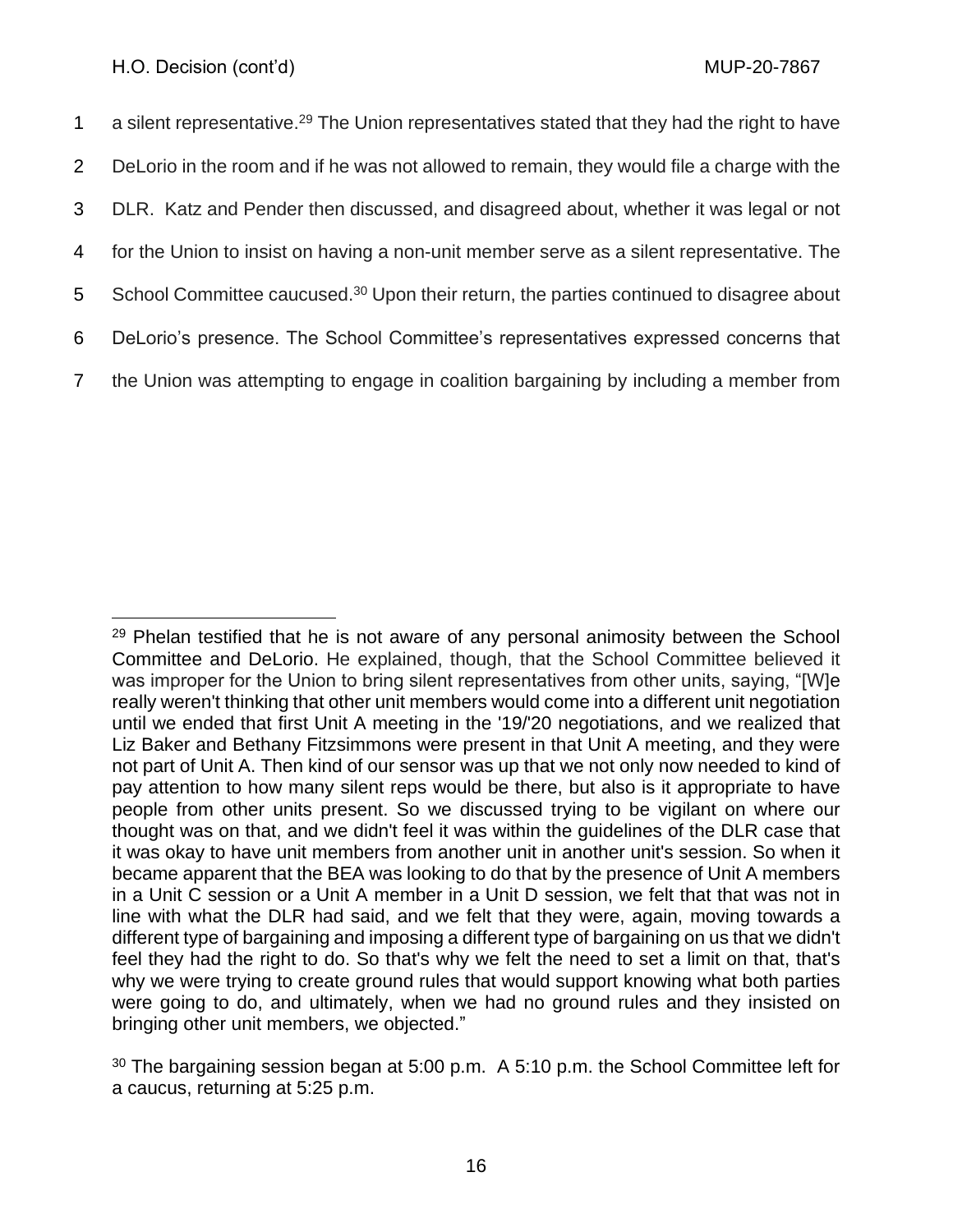- 1 a different bargaining unit.<sup>31</sup> Both Sullivan and Katz attempted to reassure the School
- 2 Committee that that was not their intent. $32$
- 3 The School Committee continued to object to DeLorio's presence.<sup>33</sup> The Union
- 4 caucused briefly.<sup>34</sup> Upon their return to the bargaining room, the Union indicated that it

5 would file a charge if the School Committee did not agree to bargain with DeLorio present.

6 The School Committee did not change its stance and continued to refuse to bargain with

 $31$  Phelan testified that Pender stated words to the effect that by including a member from a different bargaining unit in the negotiations, the Union was "unilaterally imposing coalition bargaining." Sullivan questioned how it could be coalition bargaining. Phalen's contemporaneous bargaining notes reflect the following statement, "we feel non-unit members are a push toward coalition bargaining." Phelan testified that he could not recall if someone said this, or whether this just reflected his thoughts at the time.

<sup>&</sup>lt;sup>32</sup> Sullivan testified that "[t]hey (the School Committee) expressed concern that we were trying to push an agenda to have coalition bargaining and that it was – it violated collective bargaining laws for us to bring someone and to push an option that they had already rejected." To reassure the School Committee, Sullivan testified that they explained that DeLorio "was there only to represent Unit C and to provide feedback in terms of their language and no one else's contract language." Sullivan further testified that he explained "that we were only there for Unit C and Ben was going to advise Unit C. And I believe I asked if they could see our perspective that we were there to only bargain a Unit C contract and that Ben was there to support administrative assistance (sic) in getting their contract settled." Katz agreed, testifying that he and Sullivan both "said things to the effect of its not coalition bargaining if we're not talking about other bargaining units and explained that – that Ben DeLorio was a good team member here to discuss on this bargaining unit." Phelan's contemporaneous bargaining notes also reflect the Union's assurances that DeLorio's role was to support Unit C, indicating that Sullivan said "Ben's [DeLorio's] role is to support Unit C members." Katz added that "Ben can give us advice - it is our right to decide who bargains – not SC."

<sup>&</sup>lt;sup>33</sup> Katz testified that Pender said that if DeLorio remained, the School Committee would refuse to bargain with the Union. Phelan's testimony and bargaining notes reflect that after the Union explained they were not attempting to engage in coalition bargaining, Pender simply responded that "Ben is not subject to to (sic) the Unit C contract." When Katz asked if Pender was refusing to bargain with DeLorio in the room, Pender responded, "we will not have the conditions unilaterally imposed [on] us."

 $34$  Phelan's bargaining notes indicate that the Union caucused at 5:35 p.m., returning at 5:40 p.m.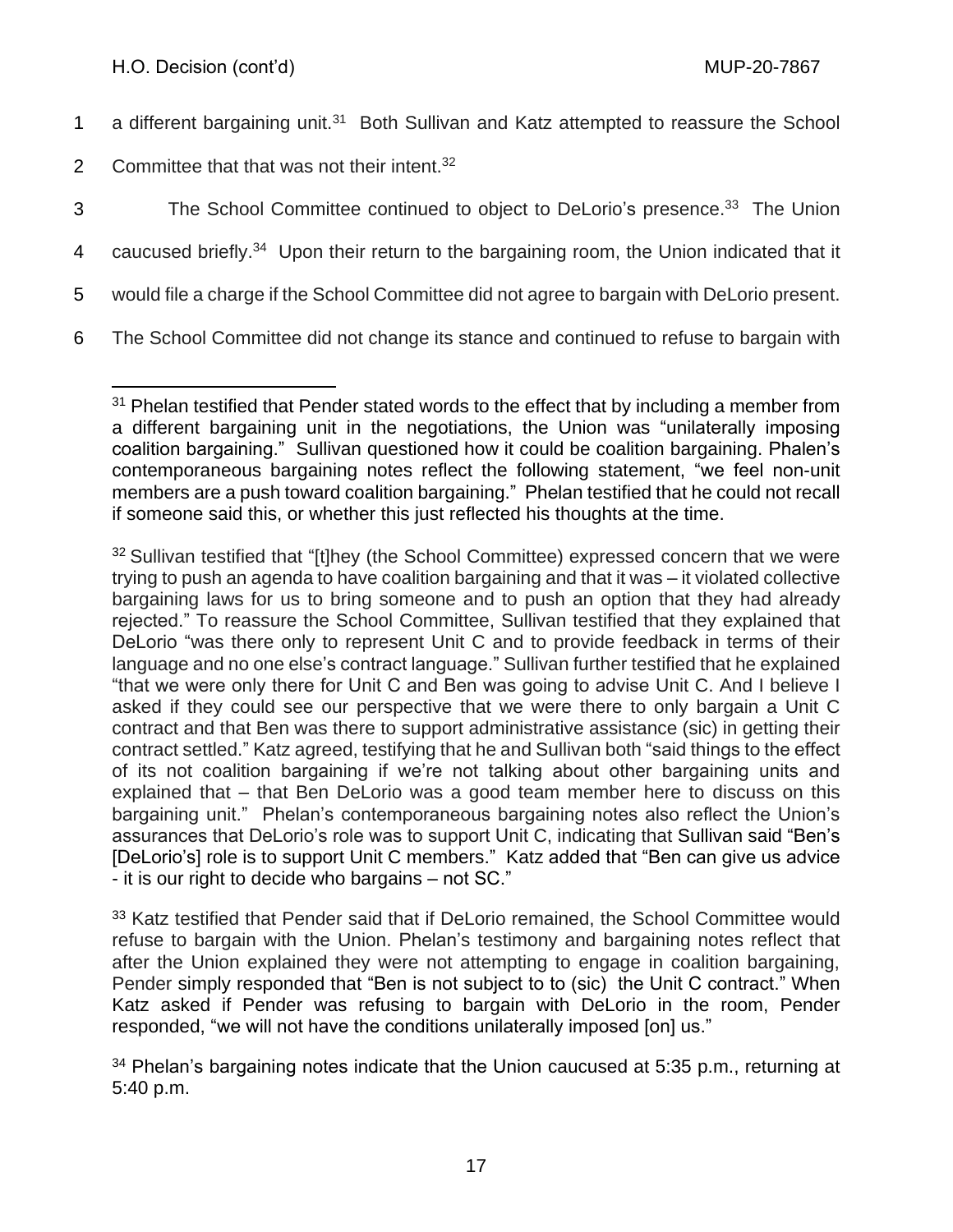1 DeLorio present.<sup>35</sup> The Union informed the School Committee that it would file a charge with the DLR and then asked DeLorio to leave so the parties could continue the negotiations. After DeLorio left, the parties began substantive negotiations. The negotiations were exclusively for Unit C's CBA. The Union made proposals only for Unit C and did not condition acceptance of any of the School Committee's proposals upon the School Committee agreeing to any specific language for the other three units.

7 Negotiations for the CBAs Continue Through March 2020

8 The parties continued to negotiate the four collective bargaining agreements.

9 Although the Union brought silent representatives as members of its bargaining team, the

10 Union did not bring any silent representatives from a different bargaining unit to any of

11 the bargaining sessions after January 30, 2020. The Union continued to vary the

<sup>&</sup>lt;sup>35</sup> According to Phelan's testimony and his bargaining notes, when the Union returned from caucus at 5:40 p.m., Katz said that they were "ready to bargain with Ben in the room. If you don't, we will file a charge. If you say no – we will file charge & then ask Ben to leave." Phelan's notes are a little unclear at the point, suggesting that the School Committee was willing to bargain. However, other testimony and even the notes themselves seemingly contradict that the School Committee ever agreed to bargain with DeLorio present. The notes reflect that DeLorio left the bargaining room just two minutes later, at 5:42 p.m. Although the notes are not clear on exactly what was said that prompted DeLorio to leave the bargaining session, Phelan admitted during his testimony that the School Committee refused to bargain with DeLorio present. When asked if the reason the School Committee refused to bargain with either LaPolla or DeLorio present was because they were not in the bargaining unit that was being discussed, Phelan answered in the affirmative. Additionally, Katz testified that the School Committee refused to bargain if DeLorio remained. Sullivan also testified that the Union and the School Committee could not resolve their disagreements over this issue and "[w]e agreed to disagree and proceed with bargaining without Ben in the room…we asked Ben to leave and notified the School Committee that we'd be filing a charge…about silent representatives and if we could bring someone from another unit to a bargaining session." The weight of the evidence supports my conclusion that the School Committee refused to bargain with the Union while DeLorio remained in the room.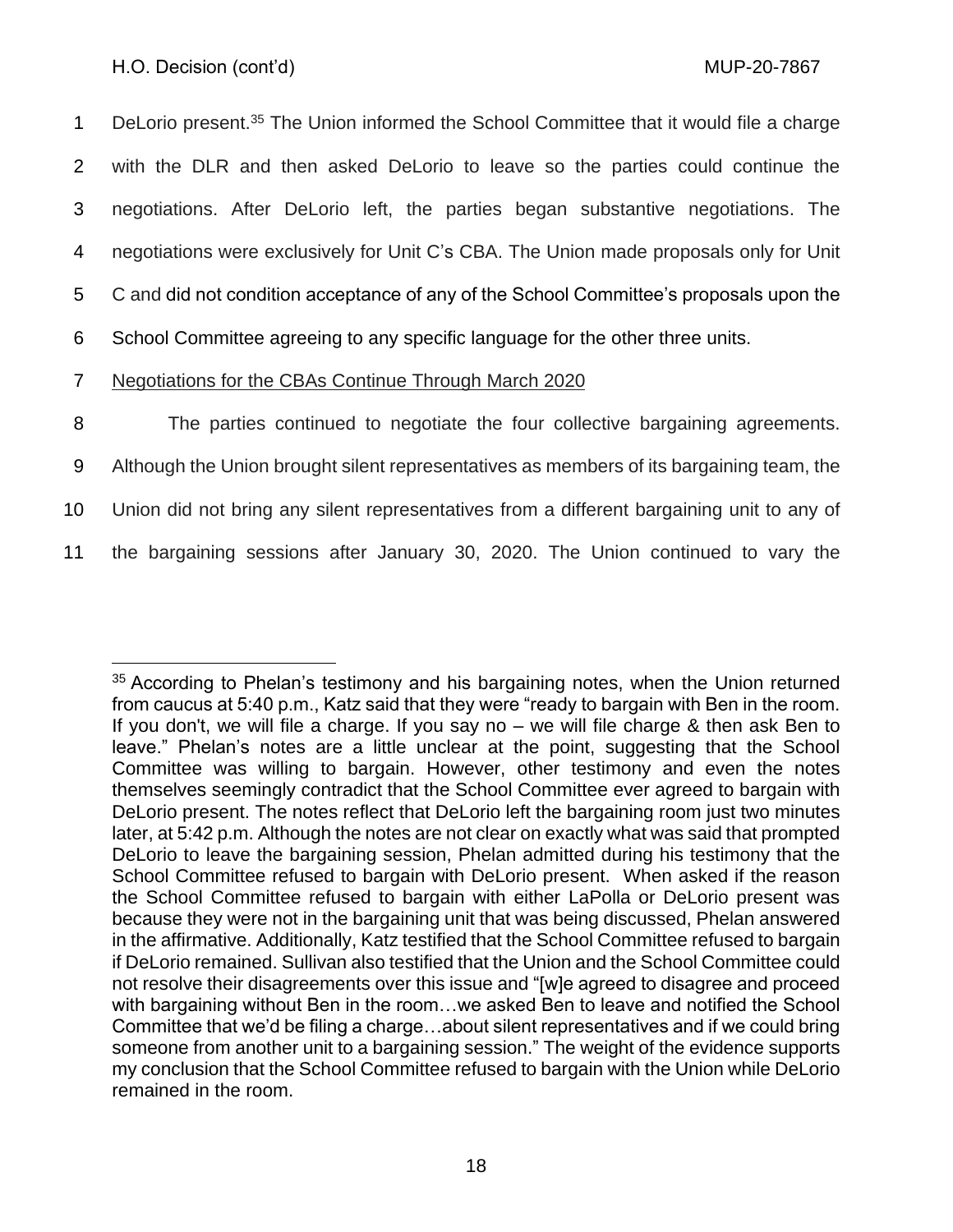composition of the silent representatives from session to session. At no point did any silent representative speak at the negotiations table.

- The parties suspended their negotiations in March 2020, due to the COVID-19 pandemic, and ultimately agreed to a one-year extension of the 2017-2020 CBAs.
- 

## OPINION

 Section 6 of the Law requires a public employer to meet with the exclusive representative and negotiate in good faith with respect to wages, hours, and other terms and conditions of employment. Such obligation does not compel either party to agree to a proposal or make a concession. School Committee of Newton v. Labor Relations Commission, 388 Mass. 557 (1983). Section 2 of the Law guarantees to employees the right to bargain collectively through representatives of their own choosing. Upper Cape Cod Regional Vocational Technical School District, 8 MLC 1214, MUP-4120 (October 9, 1981). As a general rule, the selection of a union's bargaining team is an internal matter that does not justify a refusal to bargain. Southern Worcester Regional Vocational School District v. Labor Relations Commission, 377 Mass. 897, 904 (1979).

 I find that the School Committee refused to bargain with the Union on both January 27, 2020 and January 30, 2020. The record reveals that the School Committee objected when the Union brought LaPolla, a Unit A employee, to the Unit D negotiation session on January 27, 2020. Although the Union had already informed the School Committee that it may bring any silent representative to any bargaining session, the Union agreed to have LaPolla leave. The Union did not force the issue during that session, but instead restated its intention to, or at the very least reserved its right to, bring silent representatives from other bargaining units to future bargaining sessions. Given the Union's relatively quick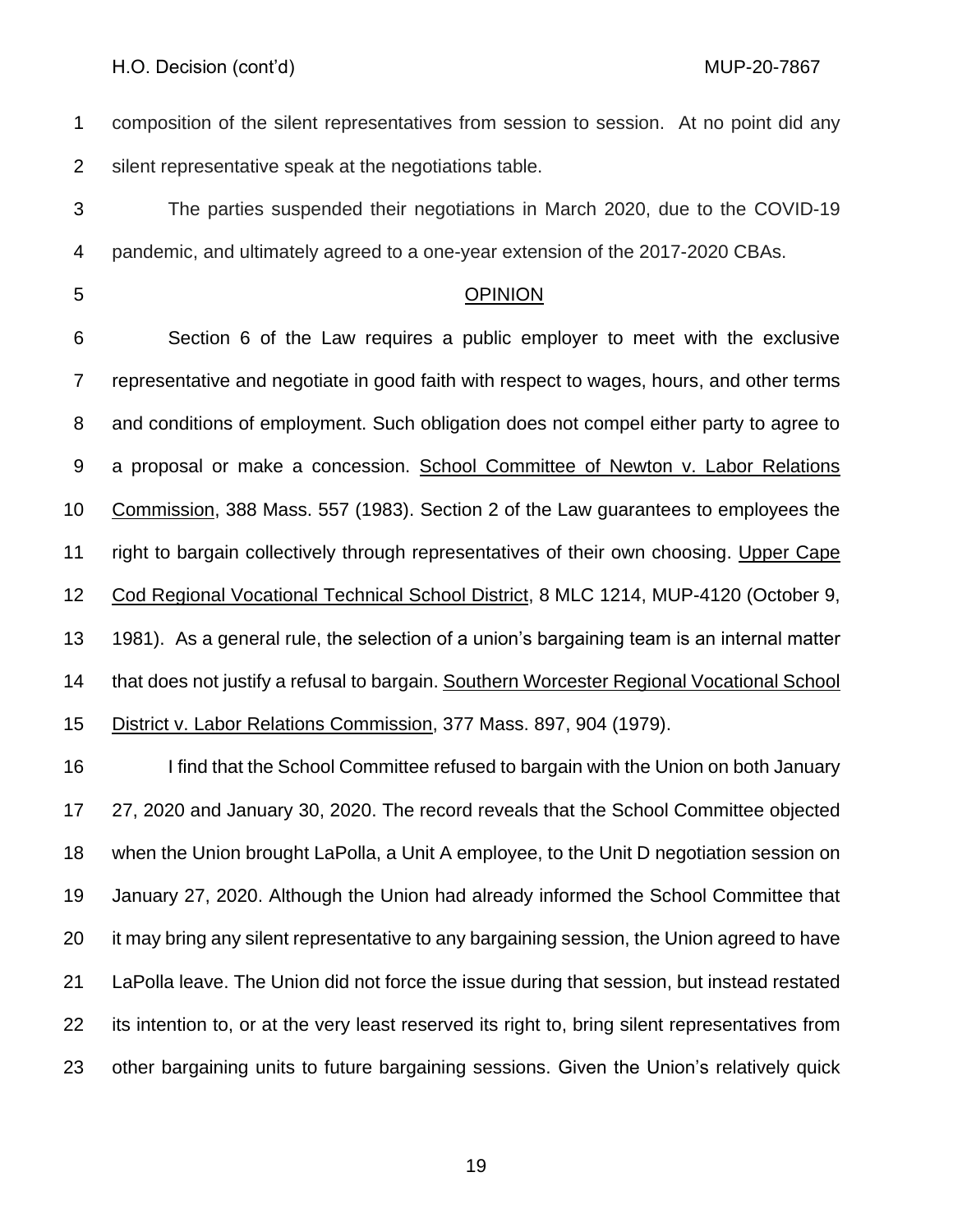decision to ask LaPolla to leave, the School Committee's refusal to bargain on January 2 27 is not as clear as its refusal to bargain on January 30. However, the parties stipulated that the School Committee objected to LaPolla's presence as a silent representative. Moreover, during that bargaining session, Pender stated that the School Committee was not interested in coalition bargaining or with bargaining with a non-unit member present. Further, Phelan agreed during his testimony that the School Committee refused to bargain with LaPolla in the room because she was not a Unit D member. Accordingly, I find that the School Committee refused to bargain with the Union while LaPolla was present based on the fact that she was a member of a different bargaining unit.

 The facts are even clearer that the School Committee refused to bargain when Ben DeLorio, a Unit A member, attended the Unit C negotiations on January 30, 2020. The Union made a point to introduce DeLorio as both a silent representative and a member of a different unit than the unit being discussed. The School Committee objected. To alleviate the School Committee's concerns, the Union explained that it was not attempting to engage in coalition bargaining, stating its intent to limit negotiations to Unit C's CBA. Nevertheless, the School Committee would not bargain with the Union while DeLorio was present. It was only after he left that the parties engaged in substantive bargaining for Unit C.

 The School Committee maintains that it did not violate the Law, arguing that on January 27 and January 30, 2020, the Union included silent representatives in a manner 21 inconsistent with: (1) the holding of the **Belmont School Committee** decision; (2) maintaining separate negotiations between respective bargaining teams for the four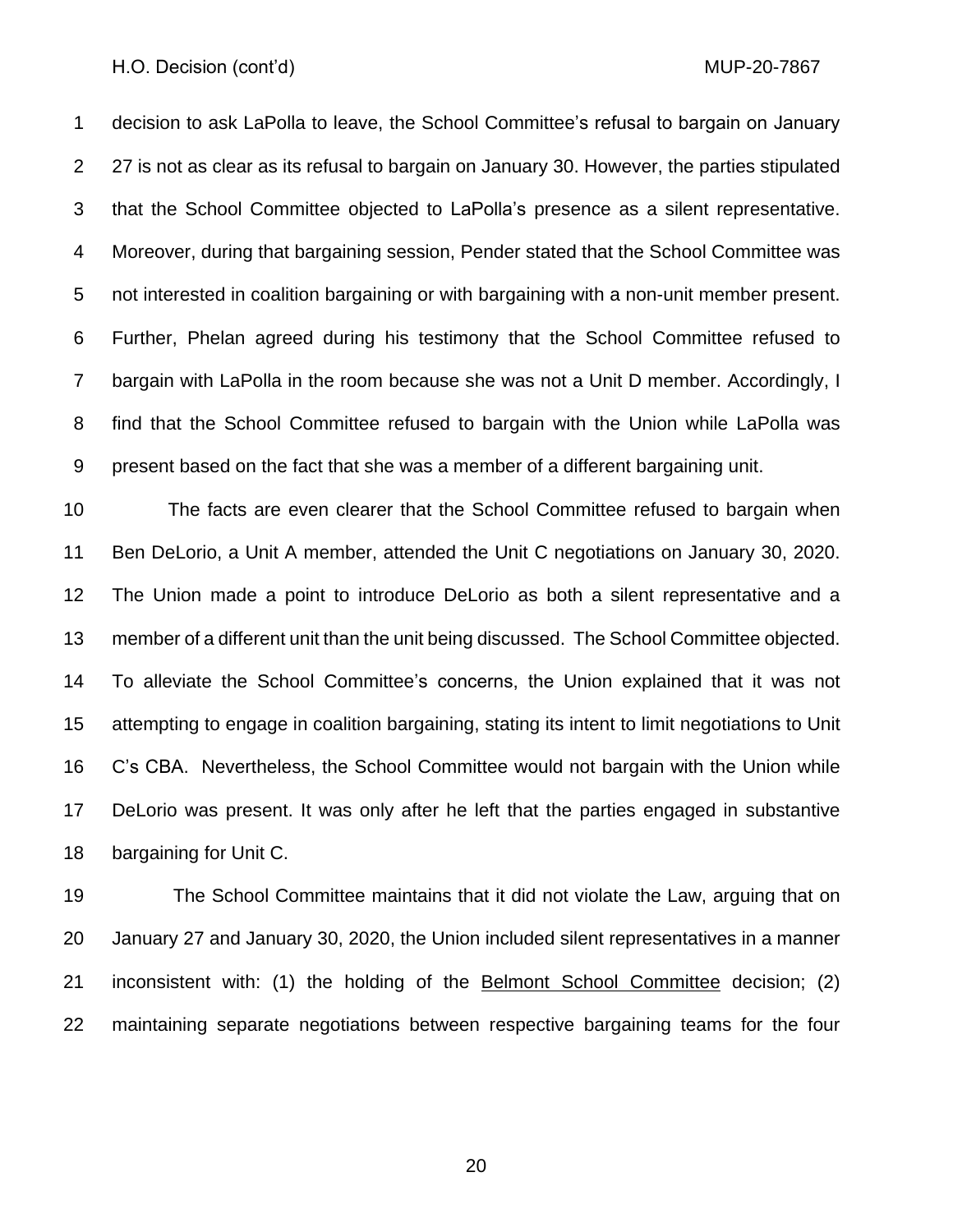bargaining units in question; and (3) negotiating in good faith. I will address each of the School Committee's concerns in turn.

#### The Union's Actions Were Not Inconsistent with the CERB's Belmont School Committee Decision.

 The School Committee justifies its refusal to bargain by asserting that the Union's selection of silent representatives went beyond the scope recognized by the CERB in 8 Belmont School Committee, by including members from different bargaining units and by varying the number and composition of silent representatives from session to session. I disagree.

11 In Belmont School Committee, the Union only sent one email indicating that it "may" bring other representatives to a bargaining session. The CERB found that this was insufficient to clarify the status and role of the unannounced individuals in the back of the room during the 2017 bargaining session. The CERB determined that an employer could lawfully refuse to bargain until the union removed any ambiguity as to the identity of the purported bargaining representatives.

 Here, the facts are very different. There was no ambiguity about the identity or role of the silent representatives in the bargaining sessions. At the very beginning of the negotiations, on October 30, 2019, Sullivan explained that the Union's negotiation teams would include silent representatives and clarified both their function and value to the Union. On November 14, 2019, Pender specifically recognized that the Union may bring silent representatives as part of the Union's respective bargaining teams. Thereafter, during ground rules negotiations, the Union objected to any School Committee proposals that would have required that the Union's silent representatives remain consistent throughout the process or could only be drawn from a certain consistent pool of silent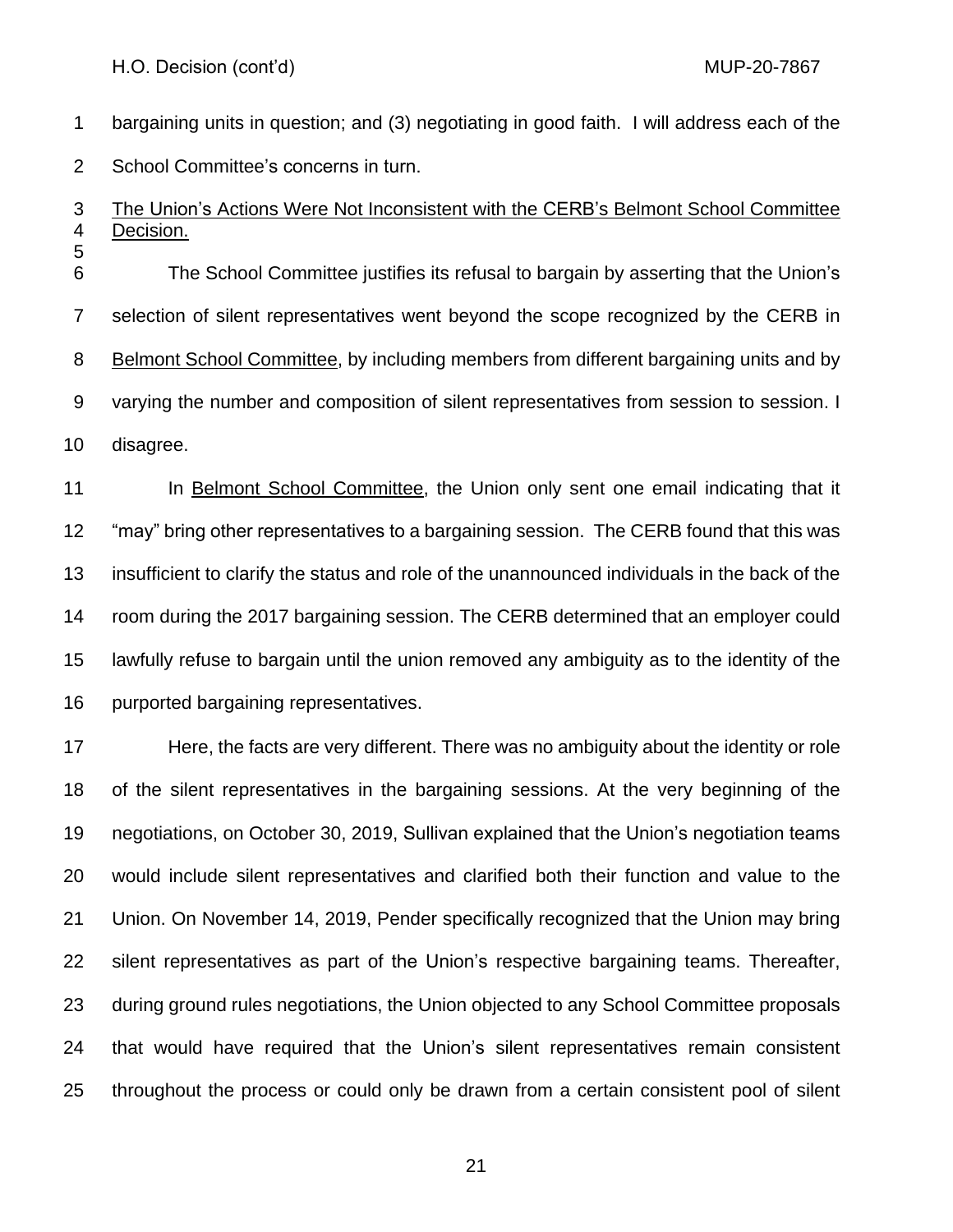representatives. The Union rejected those proposed ground rules, explaining that it needed flexibility to select differing representatives depending on what proposals were being addressed at any given session. The Union also would not agree to the School Committee's proposed ground rules limiting the silent representatives to only those in the 5 unit being bargained.<sup>36</sup> The parties ultimately agreed to proceed to substantive bargaining without ground rules.

 Throughout the negotiations for the successor CBAs, the Union consistently reserved the right to bring silent representatives without the School Committee's proposed limitations. The Union then acted accordingly when it brought silent representatives from various units to the December 10, 2019 bargaining session and 11 again when it brought LaPolla to the Unit D negotiations on January 27, 2020.<sup>37</sup> Although the Union agreed to have LaPolla leave that session due to the School Committee's objections, Katz once again provided clear notice that the Union would bring silent representatives from other bargaining units to future negotiations, or at least reserved its right to do so. Just three days later, DeLorio attended the January 30, 2020 bargaining session. At the outset of the session, Katz explicitly explained that DeLorio, a Unit A member, was attending as a silent representative. He sat in the seats designated for silent representatives. There was no ambiguity regarding who DeLorio was and why he was

 The Union did consider agreeing to a ground rule that would limit the number of silent representatives that the Union could bring from other bargaining units, but the parties never reached agreement on that proposal.

<sup>&</sup>lt;sup>37</sup> Although the Union did not specifically announce LaPolla as a silent representative, the School Committee clearly understood that she was present as a silent representative. The School Committee was aware that she was not on the core bargaining team for Unit D, and she was sitting in the seats reserved for the silent representatives. At no point did the School Committee argue that it was unsure of her status on January 27, 2020.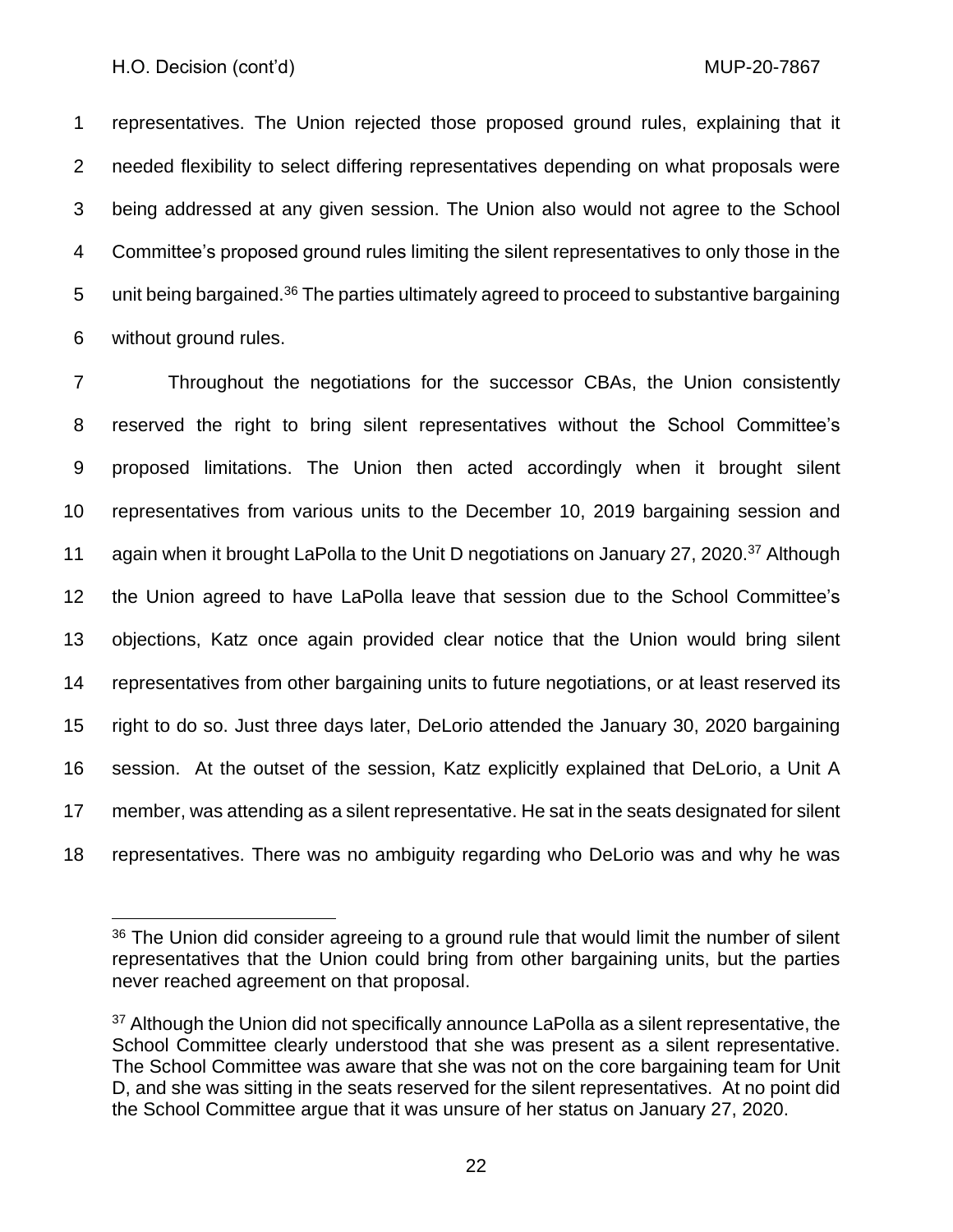| 1                                                  | present. Accordingly, the concerns expressed by the CERB in Belmont School Committee                                                                                                                                                                                                                                                                                                                                                                                                                                                                                                |
|----------------------------------------------------|-------------------------------------------------------------------------------------------------------------------------------------------------------------------------------------------------------------------------------------------------------------------------------------------------------------------------------------------------------------------------------------------------------------------------------------------------------------------------------------------------------------------------------------------------------------------------------------|
| 2                                                  | were not present here. The School Committee clearly understood that DeLorio and                                                                                                                                                                                                                                                                                                                                                                                                                                                                                                     |
| 3                                                  | LaPolla were present at the negotiations sessions as silent representatives on the Union's                                                                                                                                                                                                                                                                                                                                                                                                                                                                                          |
| 4                                                  | negotiation team.                                                                                                                                                                                                                                                                                                                                                                                                                                                                                                                                                                   |
| 5                                                  | The Union did not specifically inform the School Committee in advance about                                                                                                                                                                                                                                                                                                                                                                                                                                                                                                         |
| 6                                                  | which silent representatives it would be bringing to any specific negotiation session, but                                                                                                                                                                                                                                                                                                                                                                                                                                                                                          |
| $\overline{7}$                                     | it was not obligated to do so. As the CERB noted in <b>Belmont School Committee</b> ,                                                                                                                                                                                                                                                                                                                                                                                                                                                                                               |
| 8<br>9<br>10<br>11<br>12                           | In so holding, we do not suggest that the Union was obligated to provide the<br>Employer with advance notice of the names of the silent representatives<br>who would be attending the February 15, 2017 bargaining session. It is well-<br>established that an employer may not insist on knowing the names of<br>bargaining team members in advance of negotiations. Id. at 192.                                                                                                                                                                                                   |
| 13                                                 | The School Committee asserts that <b>Belmont School Committee</b> stands for the                                                                                                                                                                                                                                                                                                                                                                                                                                                                                                    |
| 14                                                 | proposition that the Union could only bring silent representatives from the same                                                                                                                                                                                                                                                                                                                                                                                                                                                                                                    |
| 15                                                 | bargaining unit. I disagree with that interpretation. In support of its argument, the School                                                                                                                                                                                                                                                                                                                                                                                                                                                                                        |
| 16                                                 | Committee cites the following language from that decision:                                                                                                                                                                                                                                                                                                                                                                                                                                                                                                                          |
| 17<br>18<br>19<br>20<br>21<br>22<br>23<br>24<br>25 | [A]Ithough a union has the right to designate a reasonable number of<br>bargaining unit members to serve on its bargaining team in roles that need<br>not include face-to-face bargaining, in this case, the Union never informed<br>the School Committee in advance of the bargaining session that it had taken<br>a vote to include silent representatives on its bargaining team, or that seven<br>of so unannounced individuals in the bargaining room that day were<br>bargaining unit members who had volunteered to serve in this capacity." Id.<br>at 185 (emphasis added). |
| 26                                                 | However, importantly, the issue of whether the Union could have representatives                                                                                                                                                                                                                                                                                                                                                                                                                                                                                                     |
| 27                                                 | from a different bargaining unit on its bargaining team was not before the CERB in that                                                                                                                                                                                                                                                                                                                                                                                                                                                                                             |

- case. I do not interpret the CERB's statement that a Union has the right to designate unit
- members as silent representatives to mean that the Union can *only* bring bargaining unit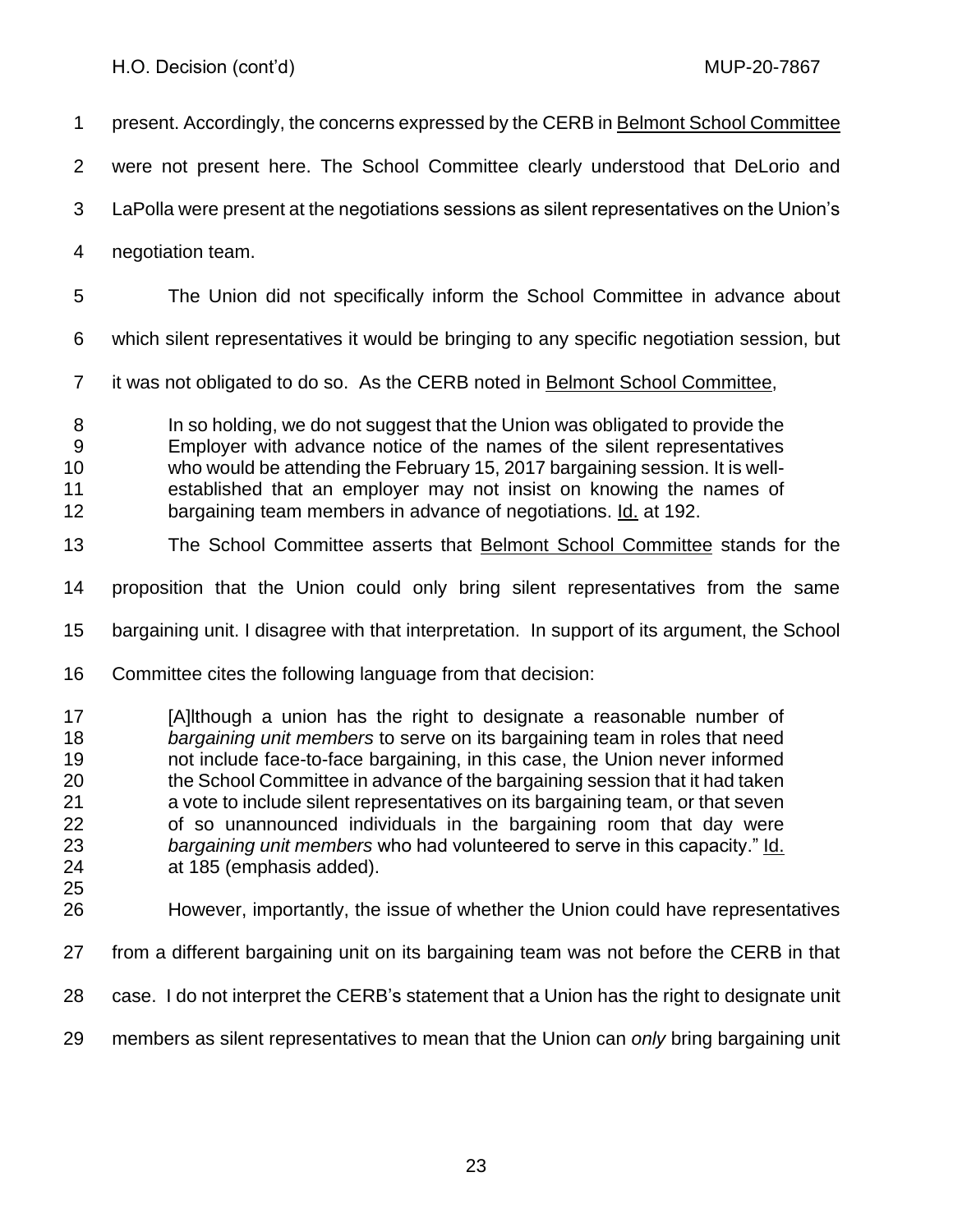members as silent representatives. The CERB made clear that it was only addressing the facts presented in that case. In a footnote, the CERB wrote, This statement is limited to the facts before us, where approximately seven silent representatives were present. We need not and expressly do not reach the issue of whether the principles enunciated in those decisions would apply if a significantly larger number of bargaining unit members volunteered to serve as silent representatives and showed up at the bargaining session." Id. at 191, n.20. Similarly, the issue of silent representatives from other bargaining units was not in front 10 of the CERB and thus was not addressed.<sup>38</sup> Although the School Committee argues that its legitimate concerns about the legality and appropriateness of the Union's attempts to bring members from a bargaining unit other than the one under discussion to serve as a silent representative was rooted in Belmont School Committee, in fact the CERB has not specifically addressed this issue in that case, or in any other case. The National Labor Relations Board (NLRB), though, has addressed similar 16 issues.<sup>39</sup> The NLRB has long held that, as a general rule, unions are entitled to determine the composition of its own bargaining team and an employer, absent extraordinary circumstances, is required to negotiate with the Union's designated representatives. General Electric Co. v. NLRB, [412 F.2d 512](https://casetext.com/case/general-electric-company-v-nlrb-2) (2d Cir., June 9, 1969); Minnesota Mining 20 and MFG Co. V. NLRB, 415 F.2d 174, 178  $(8<sup>th</sup>$  Cir, 1969). For instance, in Harley

 The CERB wrote "[w]e hold *only* that under the circumstances of this case, and the nature of the communications throughout the early stages of the parties' negotiations, the Union would have been well-advised to clearly notify the Employer that silent representatives would attend the February  $15<sup>th</sup>$  session and the role that they would play in bargaining. Having failed to do so, the Employer's refusal to bargain on a single occasion was not a violation of the Law." Id. at 192 (emphasis added).

<sup>&</sup>lt;sup>39</sup> Although NLRB precedent is not binding on the CERB, it can provide useful guidance. Alliance, AFSCME, SEIU and Luther E. Allen, Jr., 8 MLC 1518, SUPL-2024, 2025 (November 13, 1981).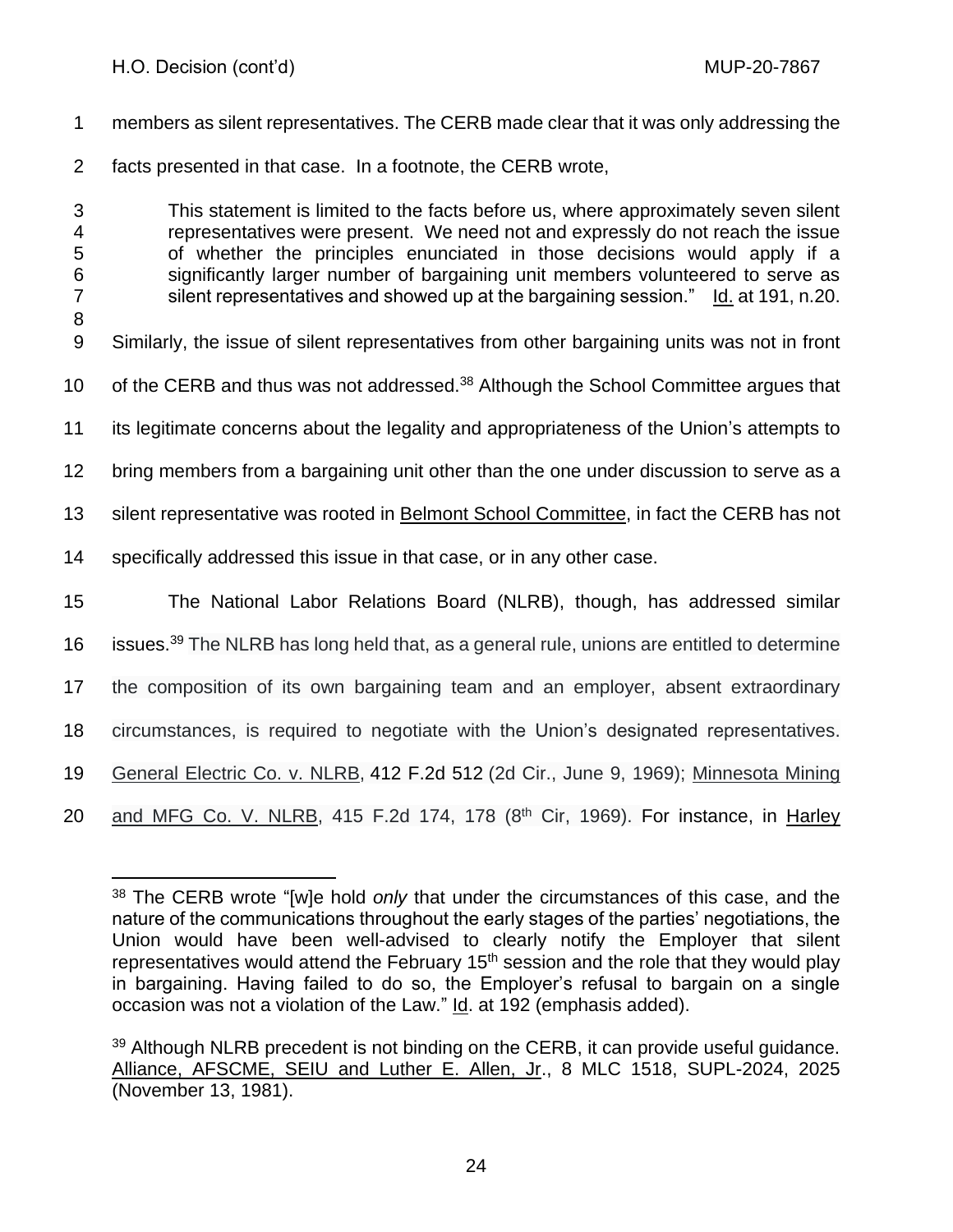Davidson Motor Co., Inc., 214 NLRB 433 (1974), the Union informed the employer that it planned to bring representatives from outside the bargaining unit to serve on its bargaining committee. The employer, objecting to the "outsiders," refused to bargain. The Union provided assurances that the bargaining committee, including the non-employee representatives, would only bargain over the contract before them. The NLRB reiterated that, generally, each party has the right to choose whomever it wants to represent it during collective bargaining, and the other party has a correlative duty to negotiate with the designated agents. Therefore, the NLRB found that the employer violated the National Labor Relations Act (NLRA) because it could not refuse to bargain with the Union's designated bargaining team, even when it included "outsiders," provided the Union was bargaining solely on behalf of the bargaining unit in question. Similarly, in NLRB v. Indiana and Michigan Electric Co., 599 F.2d 185 (7th Cir. 1979), the Seventh Circuit upheld a NLRB decision that the employer's refusal to allow members of the union's collective bargaining team, who were members from other bargaining units, sufficient leave to attend negotiations, violated the NLRA by interfering with the union's right to select its own bargaining representatives.

 The School Committee argues that both of those cases are distinguishable from the facts here. In both of the NLRB cases, the Union informed the employer in advance that non-bargaining unit employees would be present and the employers objected prior to the start of negotiations. The School Committee contrasts that scenario with its acceptance of the Union's four core bargaining teams, and its acceptance, in general, of the idea of silent bargaining representatives. The School Committee argues it only objected when the Union later changed the composition of its silent representatives from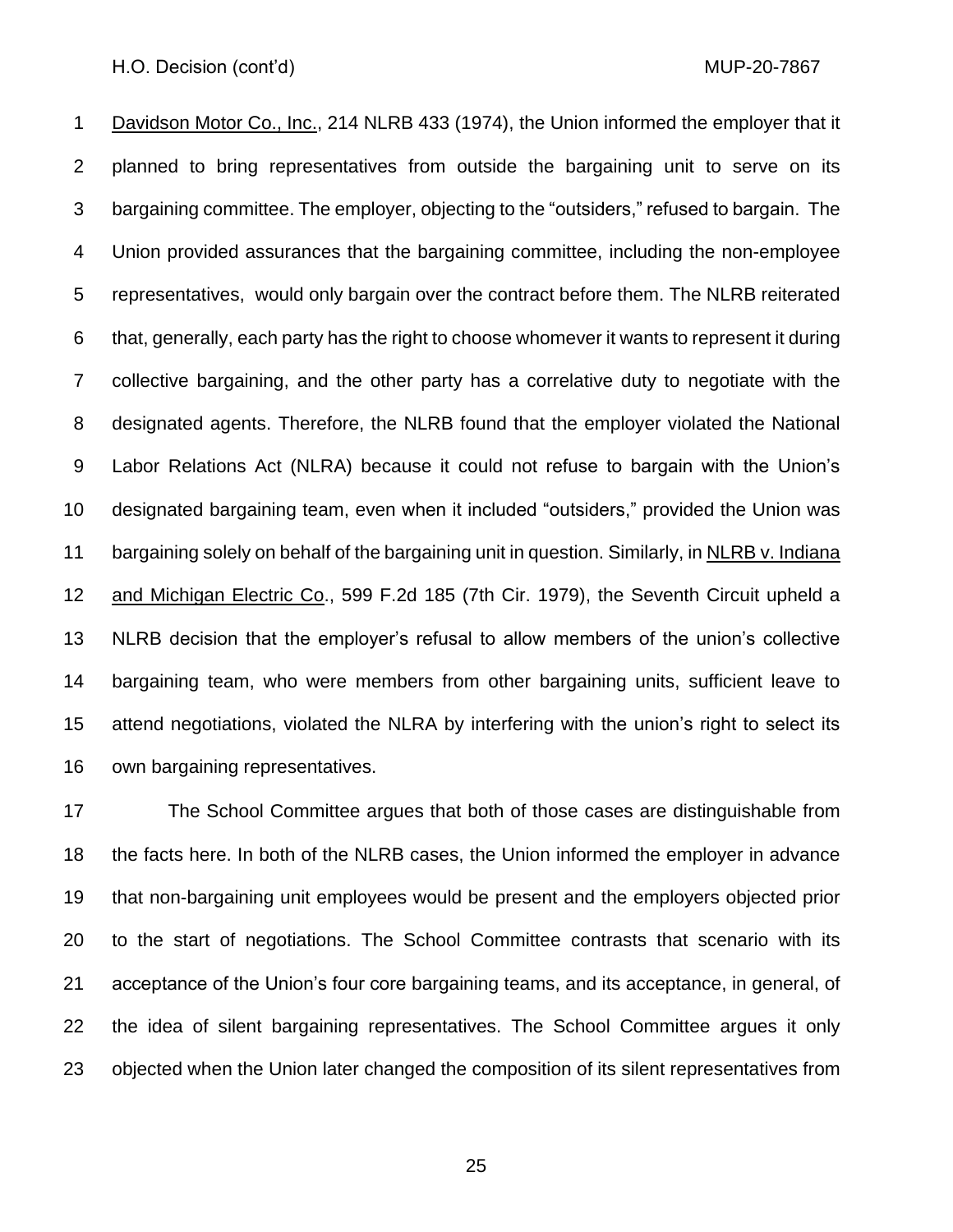one session to the next, and included silent representatives from different units, without notice or explanation. I disagree with the School Committee's contention that the Union included silent representatives and changed the composition of its silent representatives from one session to the next without notice or explanation to the School Committee. As previously noted, the Union made clear during the ground rules negotiations that it would not agree to limit silent representatives to just those in the bargaining unit under discussion, would not agree to limit the silent representatives to a "pool" of specific individuals, and would not agree to keep the silent representatives consistent from session to session. The School Committee was aware in advance that the Union planned to bring silent representatives to at least some of the bargaining sessions and that those silent representatives could vary from session to session. Additionally, after the School Committee objected to LaPolla's presence on January 27, the Union provided specific notice that the Union believed that it could bring silent representatives from other bargaining units to any future bargaining sessions. The School Committee was clearly on notice. Furthermore, the fact that the School Committee's refusal to bargain took place later in the negotiations rather than upfront does not constitute a meaningful distinction between the NLRB cases and the facts here, where all the cases involved employers refusing to bargain due to the inclusion of non-members on the union's negotiating team. The School Committee also attempts to distinguish the NLRB cases because they 20 did not involve silent representatives.<sup>40</sup> The School Committee suggests that it would not

<sup>&</sup>lt;sup>40</sup> The School Committee also distinguishes the NLRB cases because they do not contain analogous facts where the parties were previously involved in litigation or involved the application of 150E. Clearly, no NLRB case involves the application of 150E yet the CERB has determined that such cases provide useful guidance. I find that the cited NLRB cases have sufficiently analogous facts to provide useful guidance, even though those cases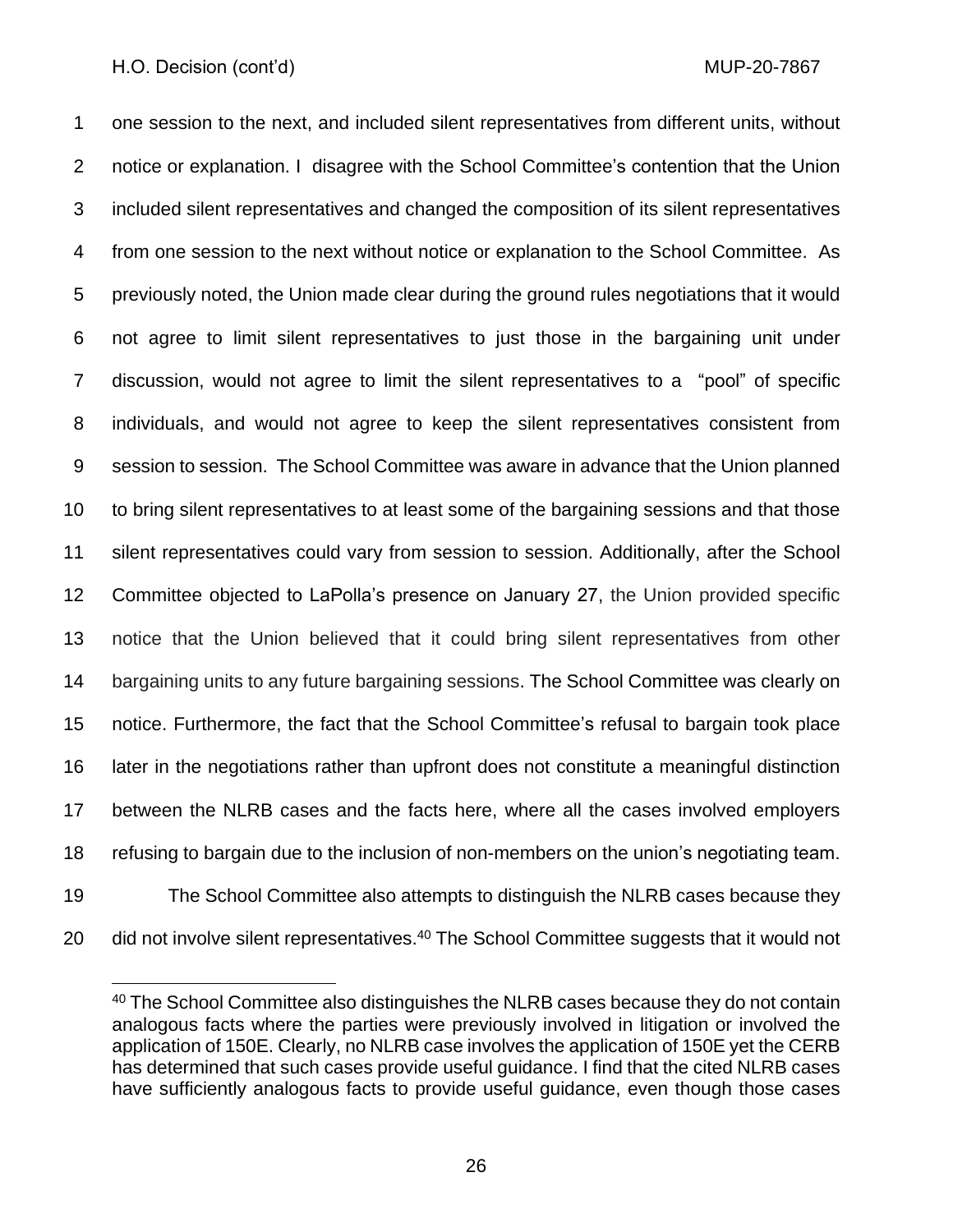have objected if a speaking member of the Union's core bargaining team was from a different unit but found it untenable to include a silent representative from another unit. In its brief, the School Committee claims that if the Union had informed the School Committee that DeLorio was a member of both Unit A and Unit C's core bargaining team, or if the Union had informed the School Committee on January 30, 2020 that it was modifying its Unit C bargaining team to include DeLorio for the remainder of successor negotiations, it is likely that the School Committee would not have opposed his inclusion. Apparently, it would have bargained with him present under those circumstances but would not bargain with the Union if DeLorio remained quiet during the session, sitting in the seats designated for silent representatives. However, this distinction is not easily understandable, and the School Committee fails to explain why silent representatives from other units are problematic while core members of the bargaining team from other 13 units are not.

 Moreover, even though the parties have not cited, and I have not found, any CERB or NLRB cases that directly address whether a union may include silent representatives from outside the bargaining unit on its negotiation team, the NLRB has addressed whether an employer was free to refuse to bargain when "outside" representatives were

did not involve previous litigation like here. Moreover, I have already determined that the CERB's decision in Belmont School Committee, which was the result of that previous litigation, does not permit the School Committee's refusal to bargain in the circumstances present in the instant case.

<sup>&</sup>lt;sup>41</sup> By arguing that the School Committee would have accepted DeLorio if he was added to the core team for Unit C for the remainder of the sessions, the School Committee suggests that the varying composition of the Union's team from session to session is a main concern. I address that issue later in this decision.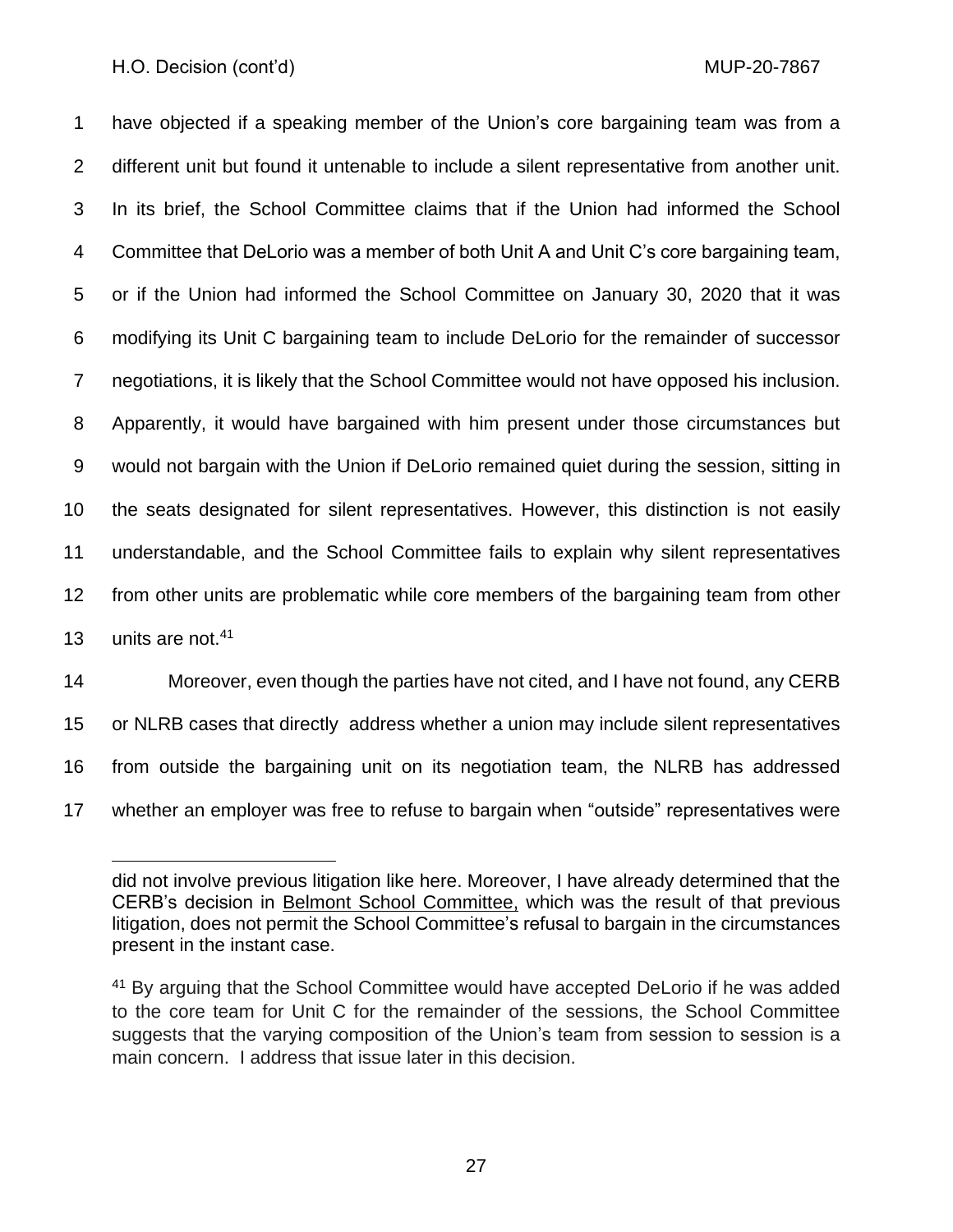non-voting representatives or otherwise had no control over the negotiations at the table. For instance, in General Electric Co., 412 F.2d 512, the NLRB determined that the employer violated the NLRA when it refused to bargain because the Union brought representatives from seven other unions that had contracts with the employer to serve as "non-voting" members of its bargaining team, even though they were there solely to aid in the current negotiations and not to represent their own unions. Similarly, in Indianapolis Newspapers, Inc*.*, 224 NLRB 1490 (1976), the NLRB found the employer's refusal to bargain with the union because it included members of outside unions on its bargaining team as non-voting members was unlawful, finding no valid distinction between the non- voting members and the rest of the bargaining team. See also, Minnesota Mining & Manufacturing Co. v. NLRB, 415 F.2d 174(Union's team lawfully included individuals from other of the employer's plants and members of other unions, who acted as consultants who had "no vote or control over negotiations"). I see no meaningful difference between the makeup of those bargaining teams and the Union's bargaining team here which included silent representatives, such that it that would permit the School Committee to lawfully refuse to bargain with the Union.

## The Union Did Not Improperly Attempt to Force Coalition Bargaining

 The School Committee also maintains that it was justifiably concerned that the Union was acting in a way that was inconsistent with "maintaining separate negotiations between respective bargaining teams for the four bargaining units in question; and … negotiating in good faith." In this regard, the School Committee expressed its belief that the Union was "improperly and unlawfully attempting to unilaterally effect a modified form of coalition bargaining, contrary to the clear, express position of the School Committee and without its consent." The School Committee argues that "[b]lurring the lines between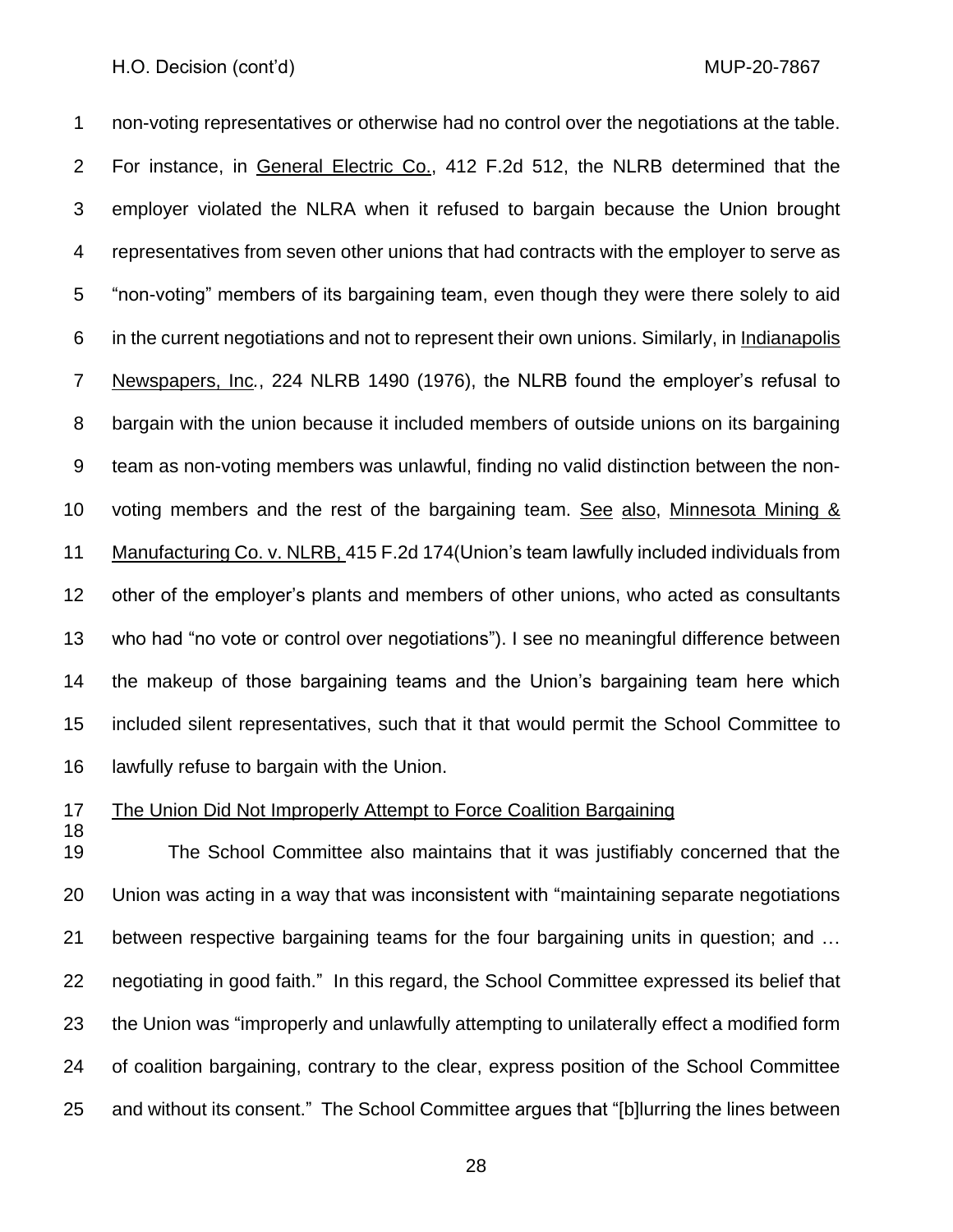and among the BEA's respective bargaining teams through the use of a rotating cast of silent representatives is not supported by…Chapter 150E, constitutes bad faith bargaining, and can readily constitute a form of coalition bargaining unilaterally-imposed by the BEA if there are effectively no strictures on the BEA designation of silent representatives at any given bargaining session." The School Committee has not persuaded me that the Union improperly attempted to force coalition bargaining.

 The NLRB has consistently held that an employer is not lawfully entitled to refuse to deal with the Union's bargaining team, even if it includes non-unit members, as long as the bargaining team seeks to bargain solely on behalf of the bargaining unit for which the union is the representative. General Electric Co.,412 F.2d 512; Harley Davidson Motor 11 Co. Inc, 214 NLRB 433; Standard Oil Company, 322 F.2d 40 ( $6<sup>th</sup>$  Cir. 1963). For instance, in Indianapolis Newspapers, Inc*.*, 224 NLRB 1490, eight of the ten unions which represented employees at the employer's facility requested joint bargaining on certain matters of common concern. The employer rejected that request. When the Printer's Union subsequently included various members from other in-plant unions on its bargaining team, the employer refused to bargain, claiming that the union was seeking to force coalition bargaining. The union assured the employer that it was only going to bargain over issues affecting the Printers Union. The NLRB determined that the mere inclusion of representatives from other unions did not constitute an unlawful attempt to compel the employer to engage in coalition bargaining.

 Similarly, here, although the Union did request coalition bargaining at the outset, the evidence does not demonstrate that it attempted to force collation bargaining when it included LaPolla and DeLorio on its bargaining teams on January 27 and January 30,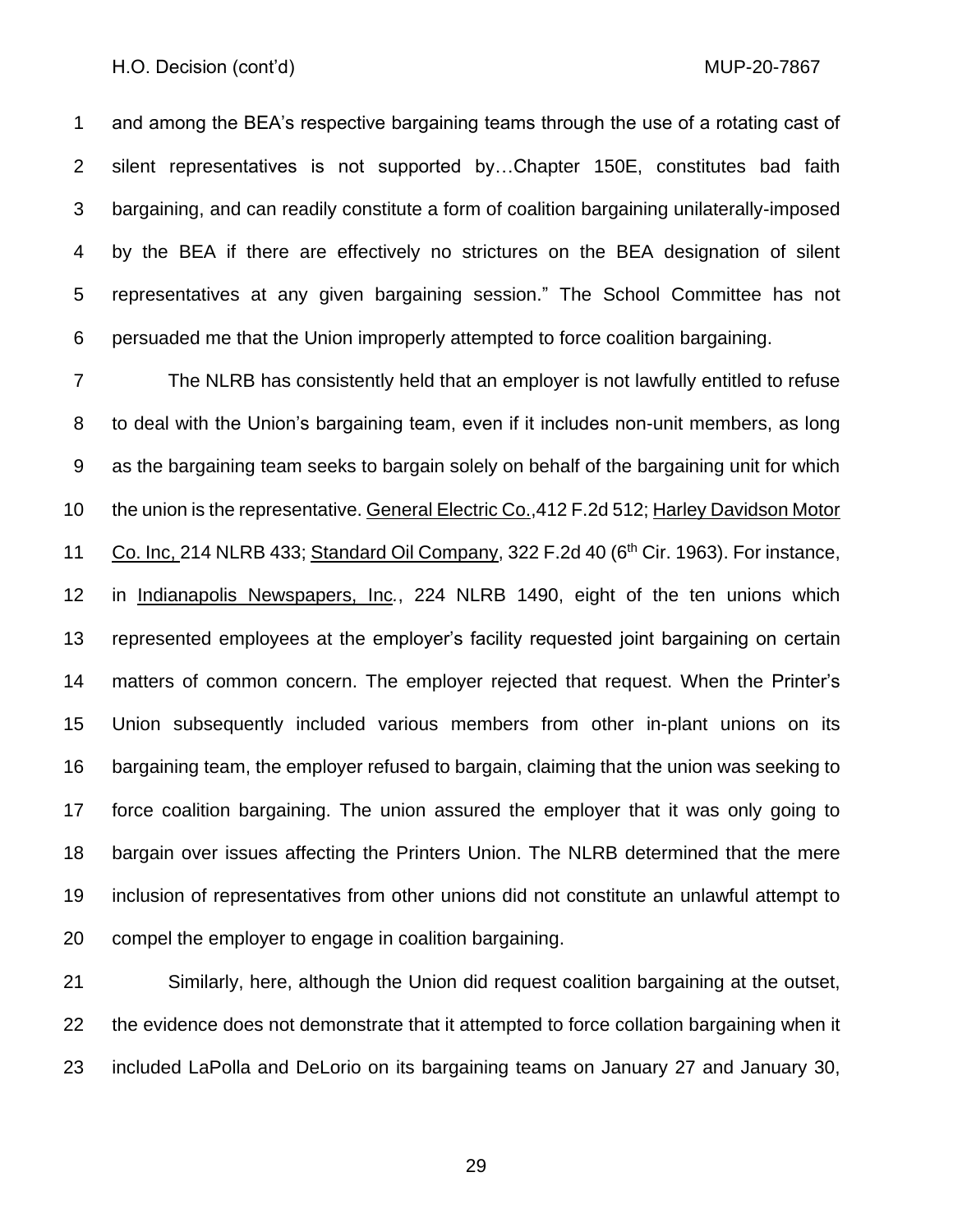2020. It is undisputed that on August 21, 2019, Sullivan requested that the parties use a coalitional process for the upcoming contract negotiations. The School Committee declined that request, which the Union accepted. The parties then set up separate bargaining sessions for each unit. Prior to the two sessions at issue in this matter, the parties had met three times to negotiate for Unit A, twice to negotiate for Unit C, and once to negotiate for Unit B. No evidence was provided that the Union attempted to bargain over different units during any of these bargaining sessions.

 Thereafter, on January 24, 2020, the Union proposed to meet as a combined team to negotiate certain common language items in an effort to be more efficient. The School Committee rejected that request. The Union accepted the School Committee's refusal, dropped its request, and continued with separate bargaining for each unit.

 January 27, 2020 was the first bargaining session after that request. It is understandable that the School Committee could have been concerned that the Union was attempting coalition bargaining when it saw LaPolla at the Unit D negotiations. However, the Union expressly assured the School Committee that it was not attempting to engage in coalition bargaining and that she was present only to support Unit D in negotiating their CBA. Similarly, after the School Committee objected to DeLorio's presence on January 30, Sullivan and Katz made clear that they were bargaining for Unit C only. No evidence was presented that the Union attempted to bargain over any unit other than Unit D on January 27. No evidence was presented that the Union attempted to bargain over any unit other than Unit C on January 30. Moreover, there is no evidence that the Union conditioned any proposal, or acceptance of any of the School Committee's proposals, on the School Committee making or agreeing to certain proposals for any of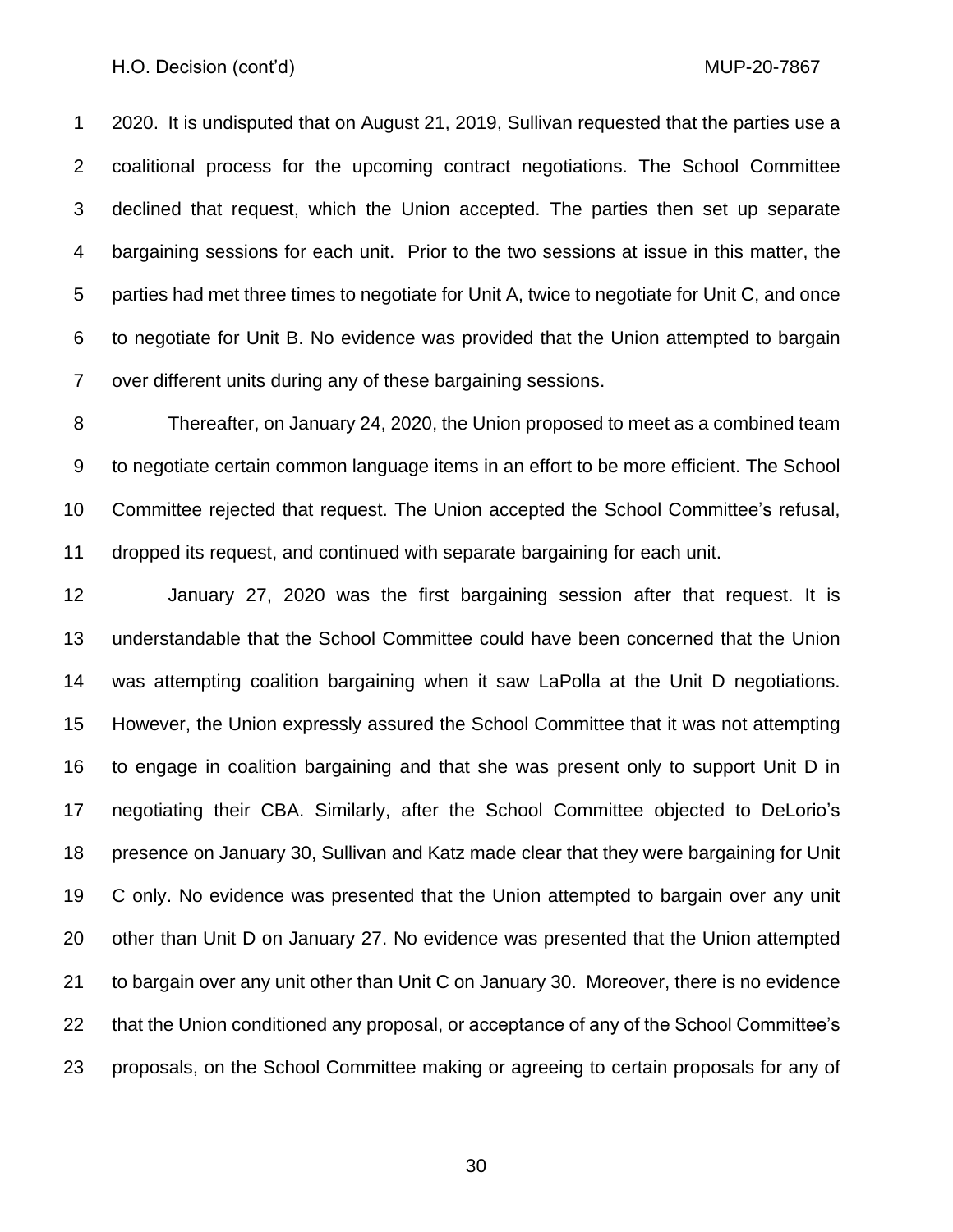the other units. Thus, the School Committee has not demonstrated that its fears that the Union planned to engage in a type of coalition bargaining were justified. See NLRB v. Indiana and Michigan Elec. Co*.*, 599 F.2d 185, 189-191 (7th Cir. 1979) (upholding the NLRB's finding that the union was not insisting on bargaining as a single unit where there was "no evidence that the Union threatened to reject all of the Company's bargaining offers in the four units unless common offers were received, or that it withheld ratification, or otherwise threatened economic pressure to force commonality of Company offers.")

 It is important to note that the School Committee did not allow bargaining to proceed to see if its concerns about coalition bargaining were justified. Instead, at the outset of both the January 27 and the January 30 bargaining sessions, the School Committee refused to bargain due to its objections to the inclusion of LaPolla and DeLorio on the Union's bargaining teams. The NLRB's findings in Harley Davidson Motor Co. Inc. are instructive. As previously noted, in that case the employer refused to bargain with the union when it included non-employees on its bargaining team. The employer claimed that the union was seeking to force it into coalition bargaining. There, as here, the union clearly stated that the non-employee bargaining representatives were present only to bargain over the contract before them. The NLRB found that, in light of the union's express disclaimer of such a purpose, the employer had not carried its "considerable burden" to justify its refusal to bargain, writing:

 [i]t may be that the Respondent genuinely apprehended, notwithstanding the Union's express disclaimer, that the Union's expanded bargaining committee would direct its energies toward coalition bargaining. But this did not excuse the Respondent's refusal to meet with the committee . . . Respondent's refusal was premature. Id. at 438.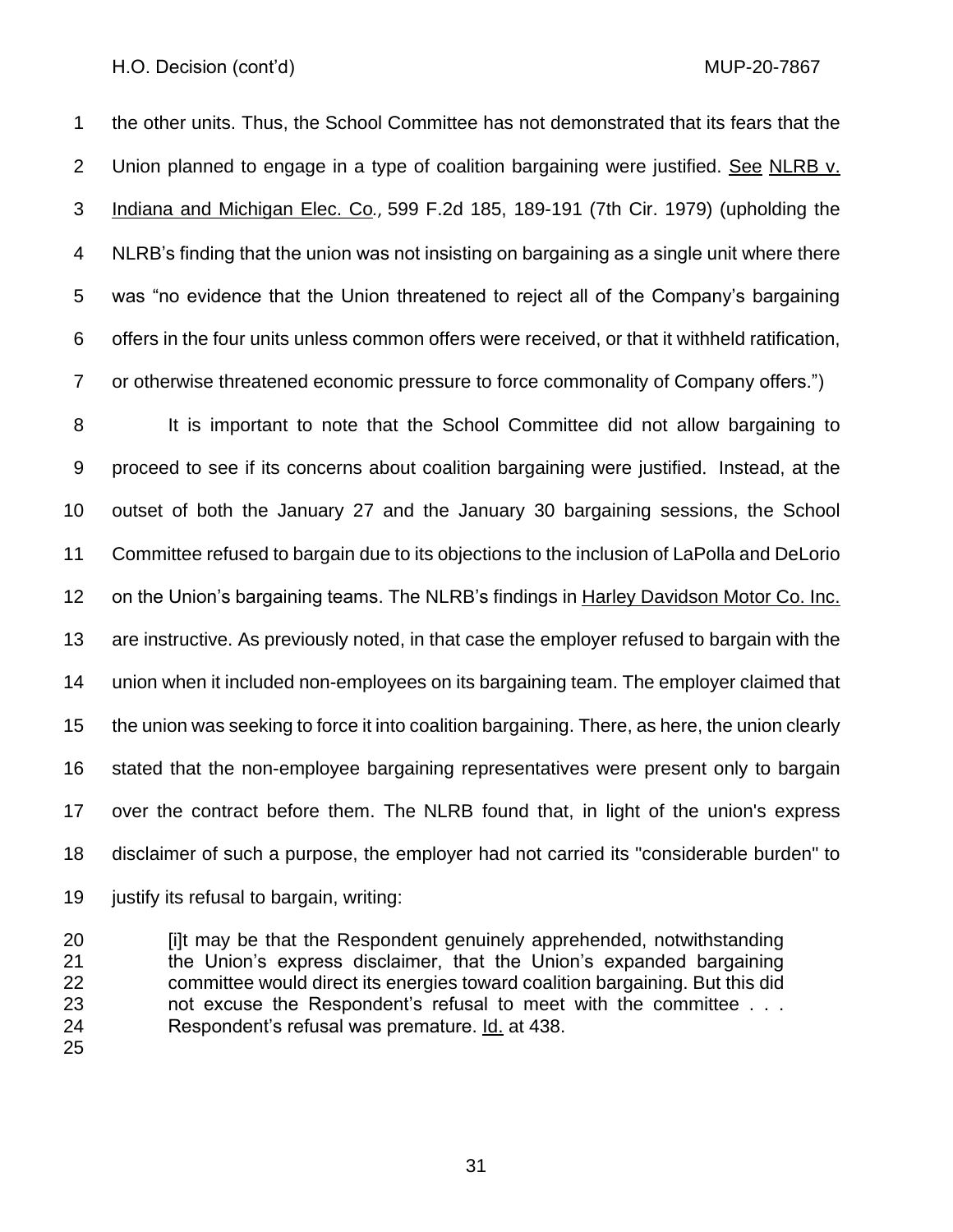Here too, the School Committee acted prematurely when it refused to bargain with the Union. See Minnesota Mining & Mfg. Co. v. NLRB, 415 F.2d at 178. ("The mere possibility of future abuse … is no justification for an anticipatory refusal to bargain.") The Union did not attempt to engage in coalition bargaining on either January 27 or January 30, 2020. When the School Committee expressed those concerns, the Union reassured the School Committee that was not its intent. Nevertheless, the School Committee preemptively, and unlawfully, refused to bargain due to the presence of LaPolla and DeLorio. The School Committee Has Not Demonstrated that the Union Engaged in Bad Faith Actions Which Justified its Refusal to Bargain. Each parties' right to select its own bargaining representative is not absolute, but "…the narrowness and infrequency of approved exceptions to the general rule emphasizes its importance." General Electric Company, 412 F.2d. at 517. Exceptions to the general rule that each party has the right to choose its own representatives are "…rare and confined to situations so infected with ill will, usually personal, or conflict of interest, as to make good faith bargaining impractical." Id.; See also, Belmont School Committee, 45 MLC at 190 (citing Dilene Answering Service, 257 NLRB 284 (1981) for the proposition that once the union informs the employer that the disputed employees were union representatives, absent a question that the employees "were disqualified by reason of ill will or conflict of interest, the employer was 'foreclosed from further inquiry.'") Due to the importance of this general rule, a "considerable burden" rests on the party who refuses to bargain due to the presence of an undesired person on the other party's bargaining team to establish that the participation of that person would create a "clear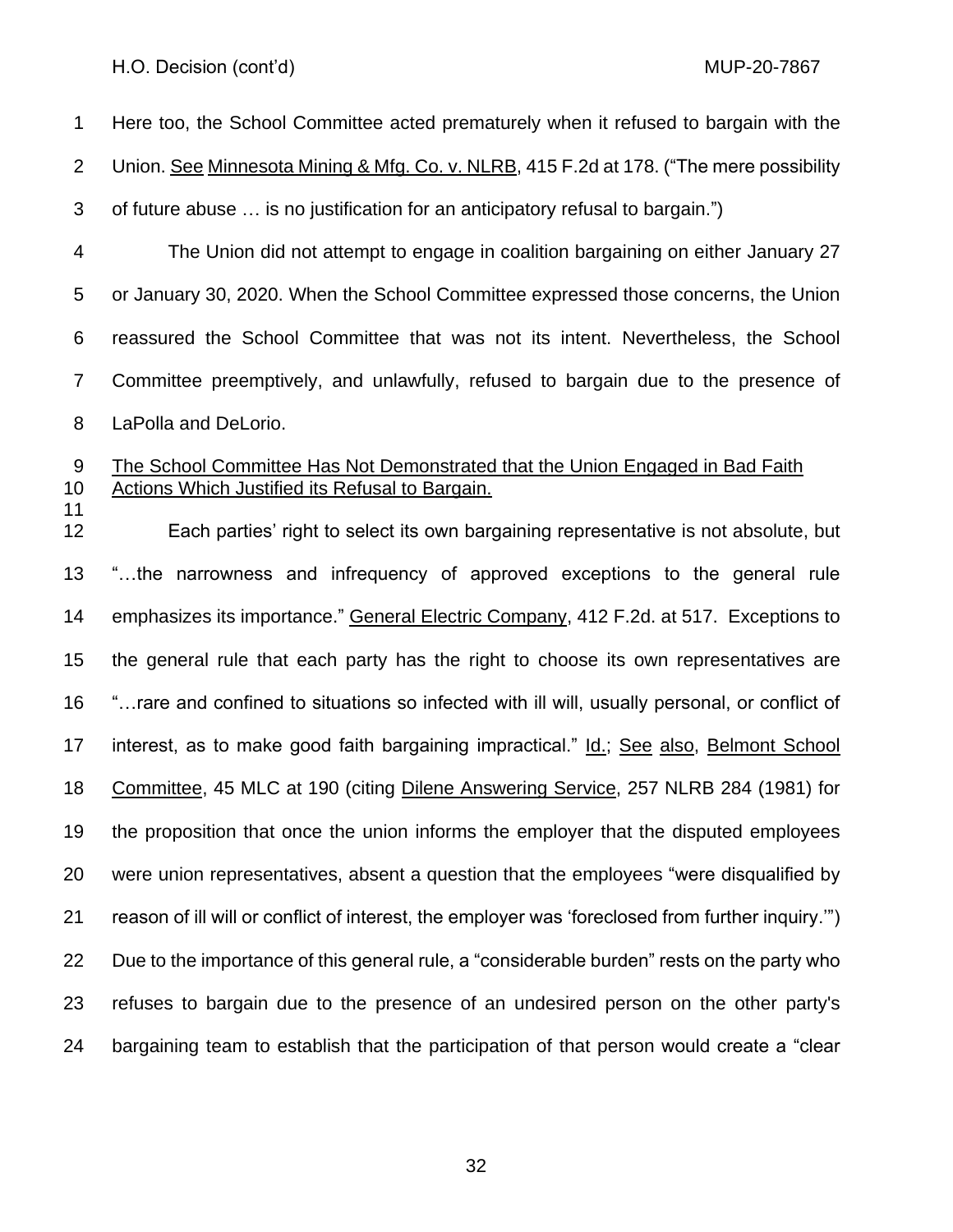and present danger to the collective-bargaining process." General Electric Company, 412

2 F.2d. at 517 (quoting NLRB v. David Buttrick Co., 399 F.2d 505, 507 (1<sup>st</sup> Cir. 1968)).

 In its brief, the School Committee asserts that the Union engaged "in bad faith chicanery by attempting to surprise the School Committee, without notice or explanation, with a claimed "silent representative" from a different bargaining unit." The School Committee further claims that having LaPolla and DeLorio attend bargaining sessions for units other than their own, without notice or explanation, was contrary to the Union's obligation to bargain in good faith and violated the Law. I am not persuaded that the Union 9 failed to bargain in faith.<sup>42</sup> As explained above, the Union did explain the roles of its silent representatives and notified the School Committee that it may bring silent representatives from other units, including explicitly on January 27, 2020, just three days before the School Committee refused to bargain due to DeLorio's presence. The Union alleviated any ambiguity as to LaPolla and DeLorio's roles as required by Belmont School Committee. The School Committee has not provided any evidence, or even alleged, that either LaPolla or DeLorio had any conflict of interest or that there was any personal animosity which would have precluded successful negotiations. In fact, the School Committee did not object to bargaining with the Union when LaPolla and DeLorio were on the core negotiating teams. Accordingly, the School Committee has failed to meet its

 I take administrative notice that the School Committee filed a prohibited practice charge against the Union, in Case No. MUPL-20-8130, alleging that the Union failed to bargain in good faith, in violation of Section 10(b)(2) and 10(b)(1), by 1) bringing a silent representative from a different bargaining unit as a means of implementing a form of coalition bargaining without the consent of the School Committee; 2) bringing a silent representative who was not a bargaining unit member; and 3) not maintaining a consistent composition of its bargaining team from one session to the next. The DLR investigator did not find probable cause to believe there was any violation of the Law and dismissed the charge on April 1, 2021. The School Committee did not appeal the decision.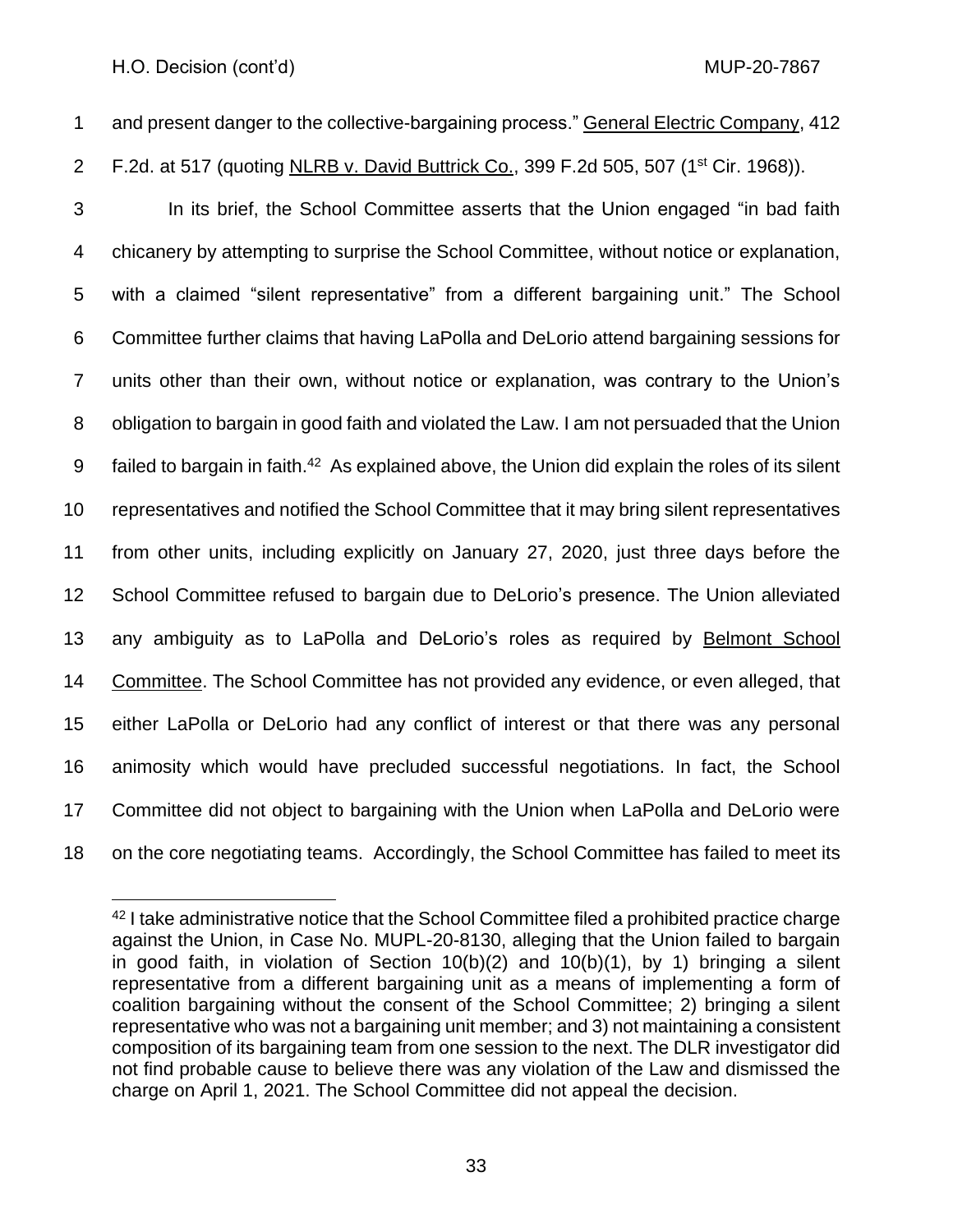"considerable burden" to explain how LaPolla and DeLorio's presence, as silent representatives, would make good faith bargaining impractical or in any way endanger the collective bargaining process.

 Further, I am not persuaded by the School Committee's suggestion that the Union's inconsistent composition of silent representatives constituted bad faith bargaining. The Union did bring an inconsistent number and composition of silent representatives to various bargaining sessions. However, the School Committee did not cite any case law to support its contention that the varied composition of the Union's silent representatives constituted bad faith bargaining or otherwise justified its refusal to bargain. The NLRB's holding in Indianapolis Newspapers, 224 NLRB 1490, is instructive on the issue. In that case, the Union brought its core team of six members and an additional two non-voting members from other unions to one bargaining session. A few days later, the Union brought its core bargaining team and four new non-voting members. The Union altered its team again four days later when it brought two new non-voting bargaining team members who had not attended any previous sessions. In that case, like here, the Union varied the number and composition of its bargaining team. The NLRB did not find that the varied composition of the non-voting members justified the employer's refusal to bargain. Instead, the NLRB found the employer's refusal to bargain at any of the bargaining sessions to be unlawful. Id. at 1496. I too do not find that the Union's inconsistent composition of its silent representatives justified the School Committee's 21 refusal to bargain.

<sup>&</sup>lt;sup>43</sup> It should be noted that because January 27, 2020 was the first bargaining session for Unit D, the School Committee cannot demonstrate that the Union altered the composition of its Unit D bargaining team as of that date. Therefore, even if the Union's varied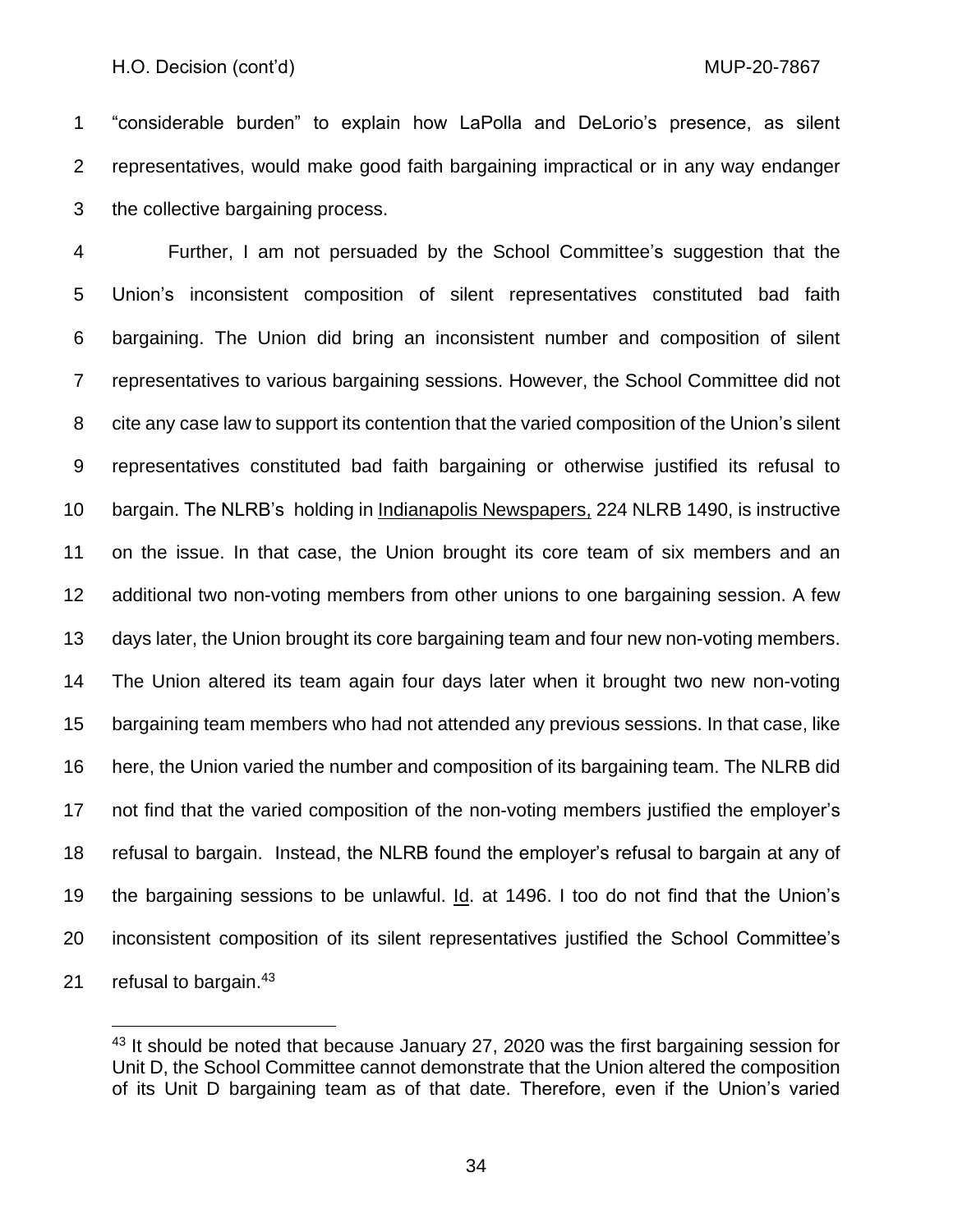1 I also note that the Union altered its bargaining team from session to session throughout the 2019-2020 bargaining, usually without complaint by the School Committee. The School Committee did not refuse to bargain when the Union varied the composition of its silent representatives when those silent representatives were from the 5 unit being negotiated.<sup>44</sup> Phelan testified that he did not recall any complaints or disruptions in the flow of bargaining on account of the varying silent representatives. Accordingly, it appears that the School Committee's paramount issue, and the true reason it refused to bargain when LaPolla and DeLorio were present, was not because they had not attended previous bargaining sessions for the unit being discussed, but because they were not members of that unit.

11 The School Committee Did Not Otherwise Justify its Refusal to Bargain.

composition of its bargaining team from session to session was a valid reason for the School Committee's refusal to bargain, and I find that it is not, it would not excuse the School Committee's refusal to bargain on January 27, 2020 due to LaPolla's presence.

<sup>&</sup>lt;sup>44</sup> On December 18, 2019, during the second Unit A negotiation session, the Union brought two Unit A members as silent representatives. During the next Unit A session on January 9, 2020, the Union brought seven new Unit A silent bargaining representatives. On January 29, 2020, the Union brought four silent representatives, all from Unit A. Two of these representatives had not attended any previous Unit A session. On February 12, 2020, at least 11 of the Union's 12 Unit A silent representatives had not attended any prior Unit A bargaining sessions. On March 3, the Union brought at least three silent representatives from Unit A, two of whom had not previously attended any of the bargaining sessions. The School Committee did not refuse to bargain during any of these sessions even though there was a wide variation in the number and composition of the silent representatives. In contrast, the School Committee did refuse to bargain when there was a change in the one silent representative who attended Unit C's negotiations. The Union brought Donaldson as its silent representative to the first two sessions. The School Committee refused to bargain when the Union brought a different silent representative, DeLorio, to the third session.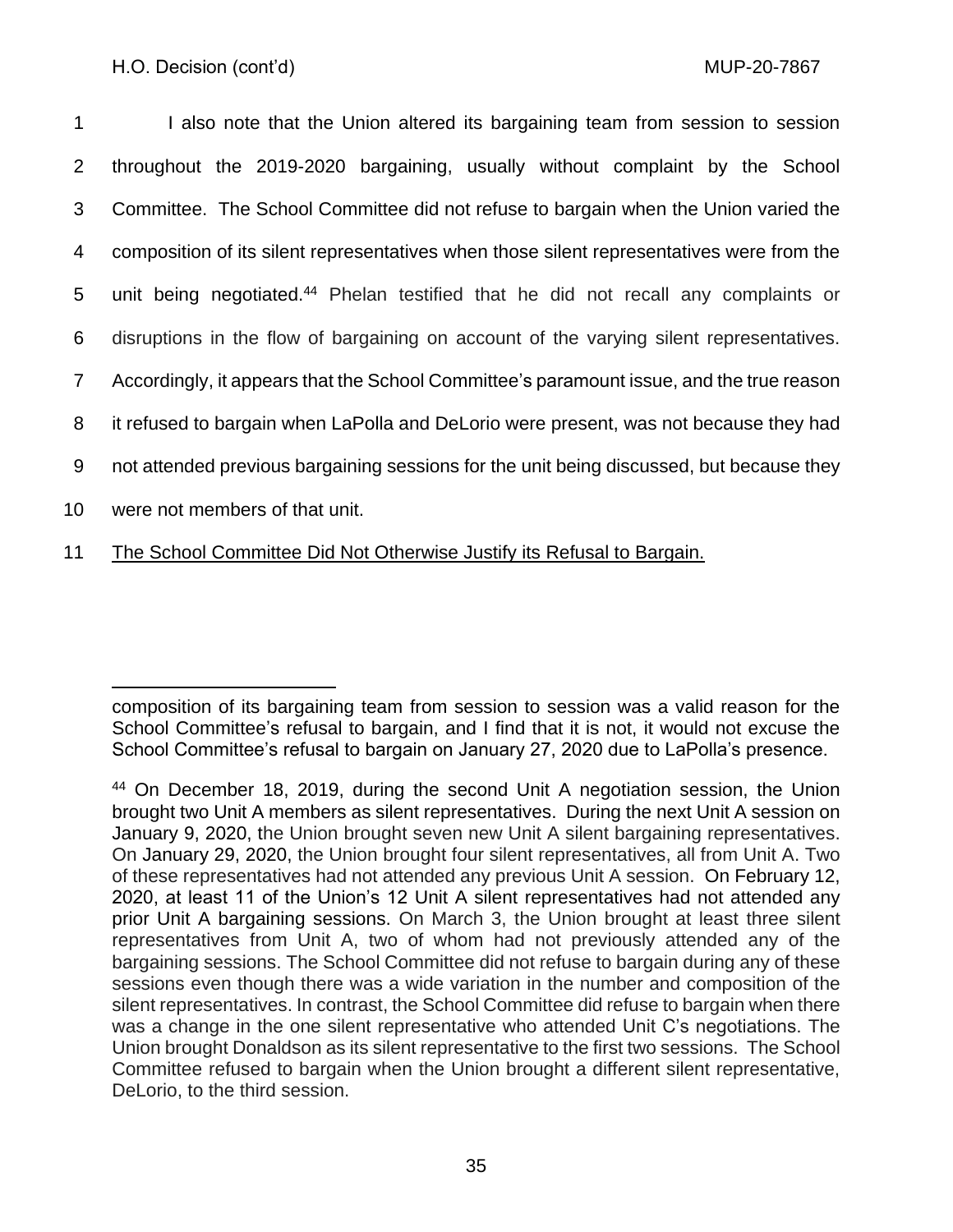1 I am not persuaded by any of the School Committee's other arguments that it was 2 justified when it refused to bargain.<sup>45</sup> The School Committee asserts that it would be difficult to bargain with different people at every session, and that it just wanted to be able to know who they were working with, and that they were members of that unit. I have already addressed the fact that there is no need for the Union's bargaining representatives to be members of the unit. It is also undisputed that the School Committee knew who LaPolla and DeLorio were. The School Committee has not demonstrated that it would be difficult to bargain under these circumstances. The Union, not the School Committee, was obligated to keep the silent representatives up to speed. The Union explained this during ground rules negotiations on December 10, 2019. Moreover, neither LaPolla nor DeLorio, as silent representatives, would even speak at the table. Therefore, their presence at a bargaining session would not add any obligation onto the School Committee. Further, there was no evidence that bargaining with new silent representatives extended the Union's caucus times or otherwise delayed the progress of the negotiations. Even if, somehow, their presence would make bargaining slightly more difficult for the School Committee, that is a wholly insufficient reason to refuse to bargain with the Union's designated representatives.

 Although not specifically claiming this as a defense, the School Committee asserts that the Union brought DeLorio to the January 30, 2020 session in a deliberate attempt to "provoke the requisite response from the School Committee's Unit C bargaining team as a basis for filing the underlying prohibited practice charge…" Of course, had the School Committee allowed bargaining to proceed, to determine if in fact the Union would force coalition bargaining or to see if LaPolla or DeLorio would otherwise disrupt bargaining, then the Union would not have needed to file this Charge to protect its right to designate its own representatives.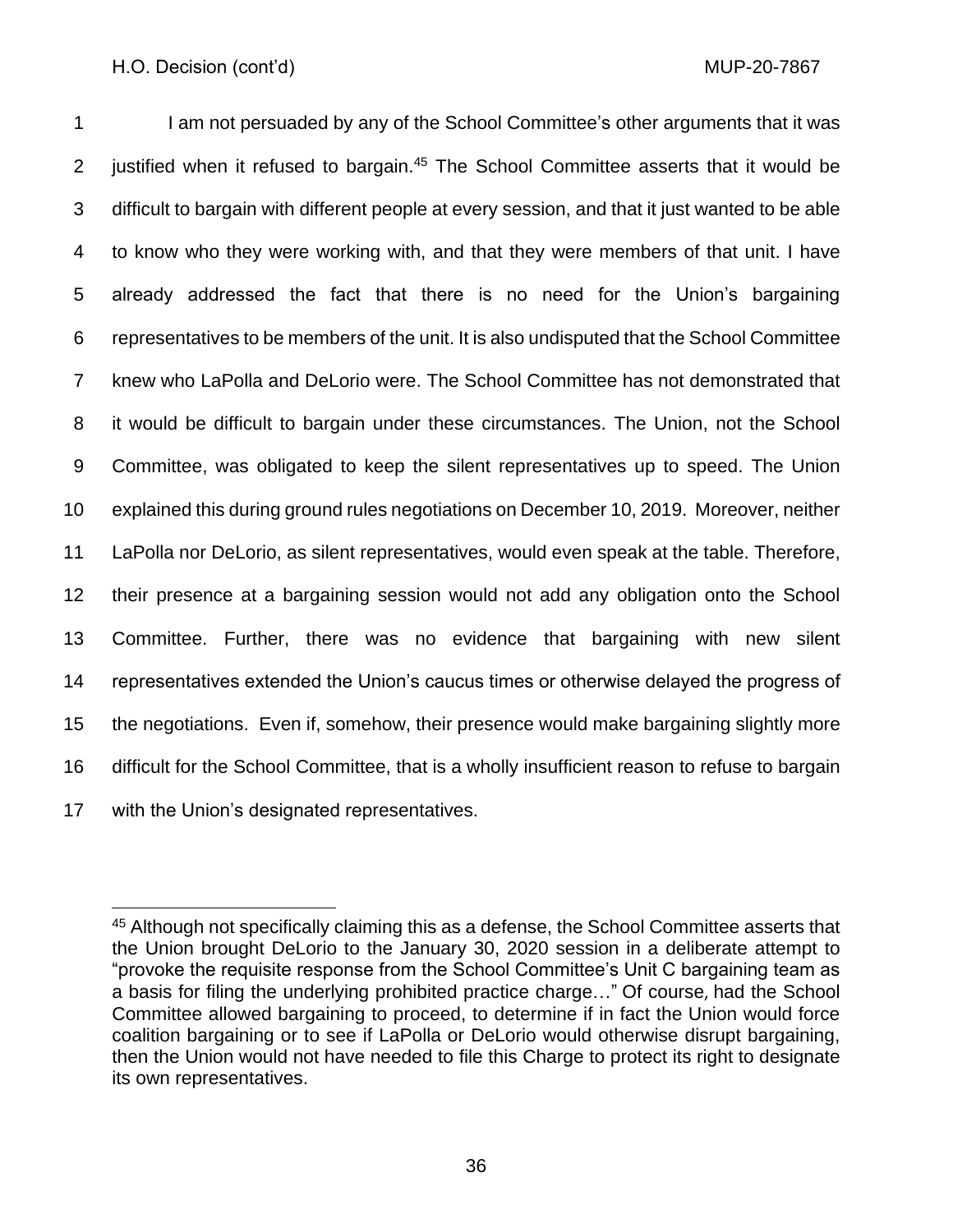The School Committee further argues that bringing a silent representative from a unit other than the unit under discussion "seemed incompatible with its [the Union's] *representative* function." However, that is not for the School Committee to decide; The Union designates its bargaining team. It had reasons to believe that LaPolla and DeLorio should be included at the respective bargaining sessions. Both had experience in other negotiations. LaPolla had previously worked in Unit D and still worked with other members in Unit D. DeLorio was the grievance chair. Even without these valid reasons for designating those two to participate as silent representatives, as explained above, the mere fact that they were from other units does not justify the School Committee's refusal to bargain.

## 11 Conclusion

 Based on the record and for the reasons explained above, the School Committee failed to bargain in good faith by refusing to bargain with the Union's designated representatives on January 27, 2020 and January 30, 2020, in violation of Section 10(a)(5) and, derivatively, Section 10(a)(1) of the Law.

## 16 Order

 WHEREFORE, based on the foregoing, it is hereby ordered that the School Committee shall:

1. Cease and desist from:

- a. refusing to bargain with the Union by refusing to negotiate with the Union's designated bargaining team solely because it includes members from other bargaining units as silent representatives or because the composition of the silent representatives varies from session to session.
- b. In any like or similar manner interfering with, restraining or coercing employees in the exercise of their rights protected under the Law.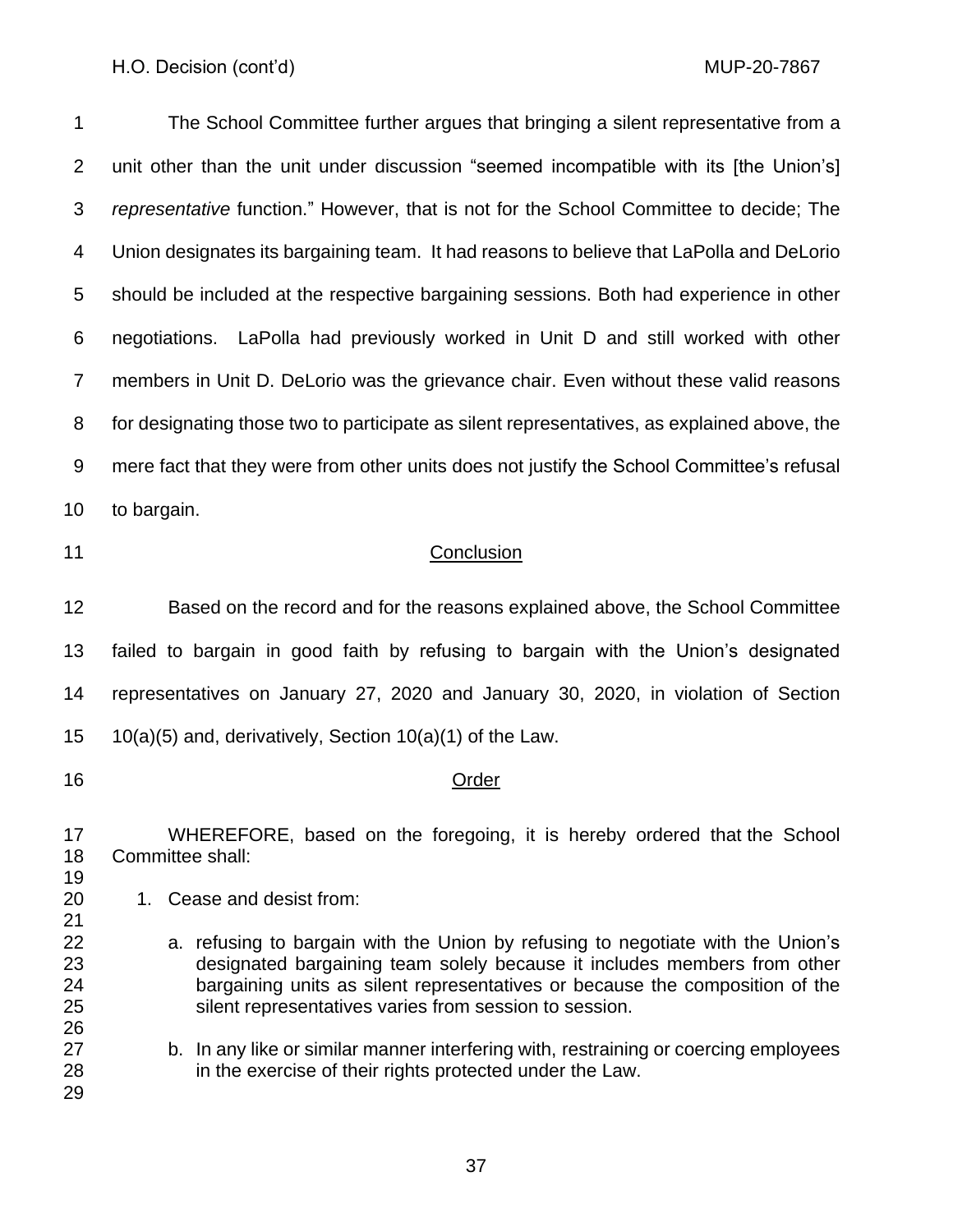- 1 2. Take the following affirmative actions that will effectuate the purpose of the Law: 2
- 3 a. Bargain with the Union's designated bargaining team, regardless of whether 4 the team includes silent representatives from other bargaining units, or if the 5 composition of the silent representatives varies from session to session.
- b. Sign and post immediately in conspicuous places employees usually 8 congregate or where notices to employees are usually posted, including 9 electronically, if the School Committee customarily communicates to its 10 employees via intranet or e-mail, and maintain for a period of thirty (30) 11 consecutive days thereafter signed copies of the attached Notice to 12 Employees;
- 14 c. Notify the DLR within ten (10) days after the date of service of this decision 15 and order of the steps taken to comply with its terms.

16 SO ORDERED.

6<br>7

13

COMMONWEALTH OF MASSACHUSETTS DEPARTMENT OF LABOR RELATIONS

Sorokoff

\_\_\_\_\_\_\_\_\_\_\_\_\_\_\_\_\_\_\_\_\_\_\_\_\_\_\_\_\_\_\_\_\_\_\_\_ Gail Sorokoff, Esq. Hearing Officer

# **APPEAL RIGHTS**

The parties are advised of their right, pursuant to M.G.L. c.150E, Section 11 and 456 CMR 13.19, to request a review of this decision by the Commonwealth Employment Relations Board by filing a Notice of Appeal with the Department of Labor Relations not later than ten days after receiving notice of this decision. If a Notice of Appeal is not filed within ten days, this decision shall become final and binding on the parties.